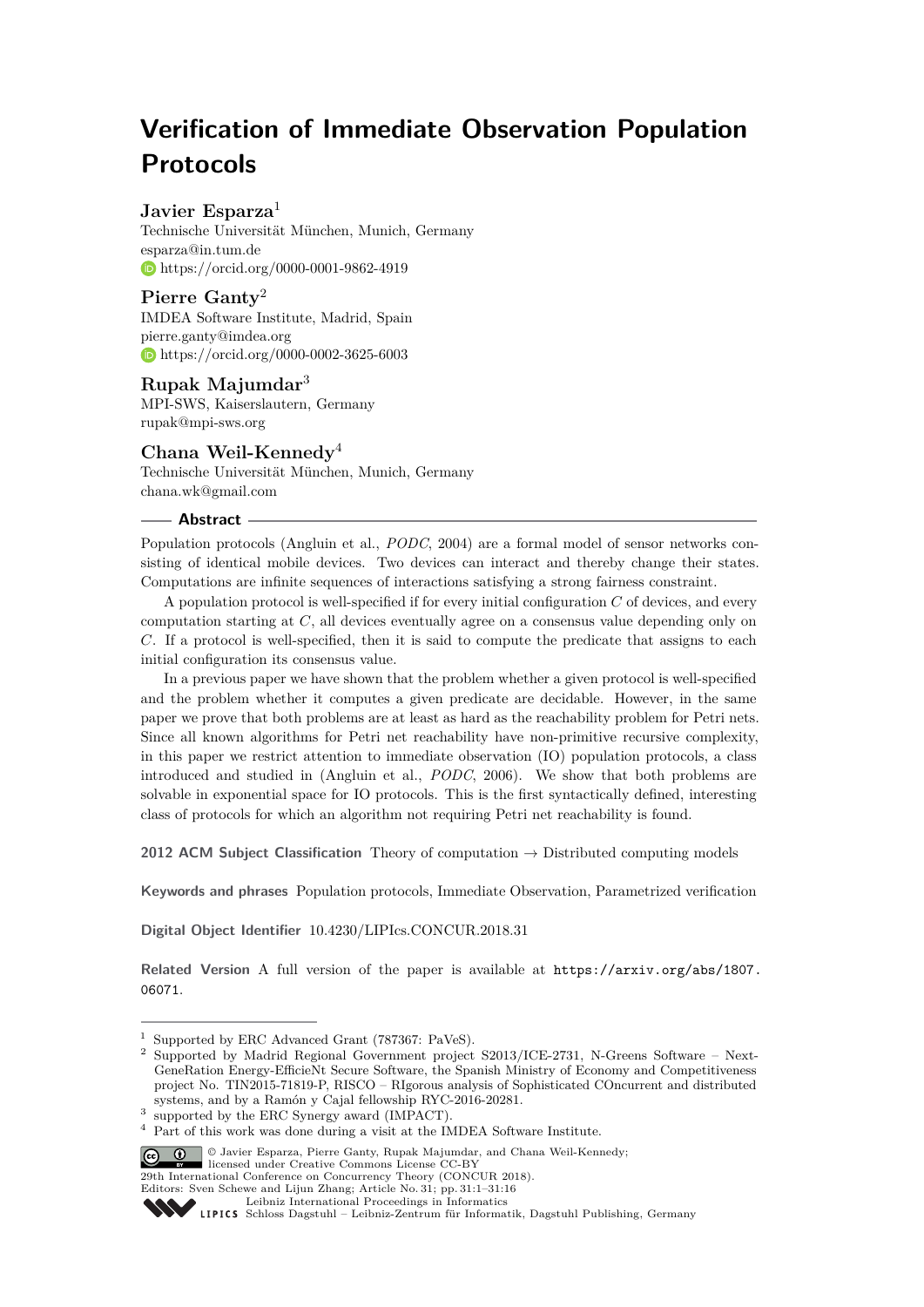### **31:2 Verification of Immediate Observation Population Protocols**

## **1 Introduction**

Population protocols [\[2,](#page-15-1) [3\]](#page-15-2) are a model of distributed, concurrent computation by anonymous, identical finite-state agents. They capture the essence of distributed computation in different areas. In particular, even though they were introduced to model networks of passively mobile sensors, they are also being studied in the context of natural computing [\[12,](#page-15-3) [7\]](#page-15-4). They also exhibit many common features with Petri nets, another fundamental model of concurrency.

A protocol has a finite set of states Q and a set of transitions of the form  $(q, q') \mapsto (r, r')$ , where  $q, q', r, r' \in Q$ . If two agents are in states, say,  $q_1$  and  $q_2$ , and the protocol has a transition of the form  $(q_1, q_2) \mapsto (q_3, q_4)$ , then the agents can interact and simultaneously move to states *q*<sup>3</sup> and *q*4. Since agents are anonymous and identical, the global state of a protocol is completely determined by the number of agents at each local state, called a *configuration*. A protocol *computes* a boolean value for a given initial configuration if in all fair executions starting at it, all agents eventually agree to this value<sup>[5](#page-1-0)</sup> – so, intuitively, population protocols compute by reaching a stable consensus. Observe that a protocol may compute no value for some initial configuration, in which case it is deemed not *well-specified* [\[2\]](#page-15-1).

Population protocols are parameterized systems. Every initial configuration yields a different finite-state instance of the protocol, and the specification is a global property of the infinite family of protocol instances so generated. More precisely, the specification is a predicate  $P(x)$  stipulating the boolean value  $P(C)$  that the protocol must compute from the initial configuration *C*.

Initial verification efforts for verifying population protocols studied the problem of checking if  $P(x)$  is correctly computed for a *finite* set of initial configurations, a task within the reach of finite-state model checkers. In 2015 we obtained the first positive result on parameterized verification [\[9\]](#page-15-5). We showed that the problem of deciding if a given protocol is well-specified for all initial configurations is decidable. The same result holds for the correctness problem: given a protocol and a predicate, deciding if the protocol is well-specified and computes the predicate. Unfortunately, we also showed [\[9,](#page-15-5) [10\]](#page-15-6) that both problems are as hard as the reachability problem for Petri nets. Since all known algorithms for Petri net reachability run in non-primitive recursive time in the worst case, the applicability of this result is limited.

In this paper we initiate the investigation of subclasses of protocols with a more tractable well specification and correctness problems. We focus on the subclass of *immediate observation* protocols (IO protocols), introduced and studied by Angluin et al. [\[4\]](#page-15-7). These are protocols whose transitions have the form  $(q_1, q_2) \mapsto (q_1, q_3)$ . Intuitively, in an IO protocol an agent can change its state from  $q_2$  to  $q_3$  by *observing* that another agent is in state  $q_1$ . This yields an elegant model of protocols in which agents interact through *sensing*: If an agent in state  $q_2$  senses the presence of another agent in state  $q_1$ , then it can change its state to  $q_3$ . The other agent typically does not even know that it has been sensed, and so it keeps its current state. They also capture the notion of catalysts in chemical reaction networks.

Angluin et al. focused on the expressive power of IO protocols. Our main result is that for IO protocols, both the well specification and correctness problems can be solved in EXPSPACE (we also show the problem is PSPACE-hard). This is the first time that the verification problems of a substantial class of protocols are proved to be solvable in elementary time. To ensure elementary time, our proof uses techniques significantly different from previous results

<span id="page-1-0"></span><sup>5</sup> An execution is fair if it is finite and cannot be extended, or it is infinite and satisfies the following condition: if *C* appears infinitely often in the execution, then every step enabled at *C* is taken infinitely often in the execution.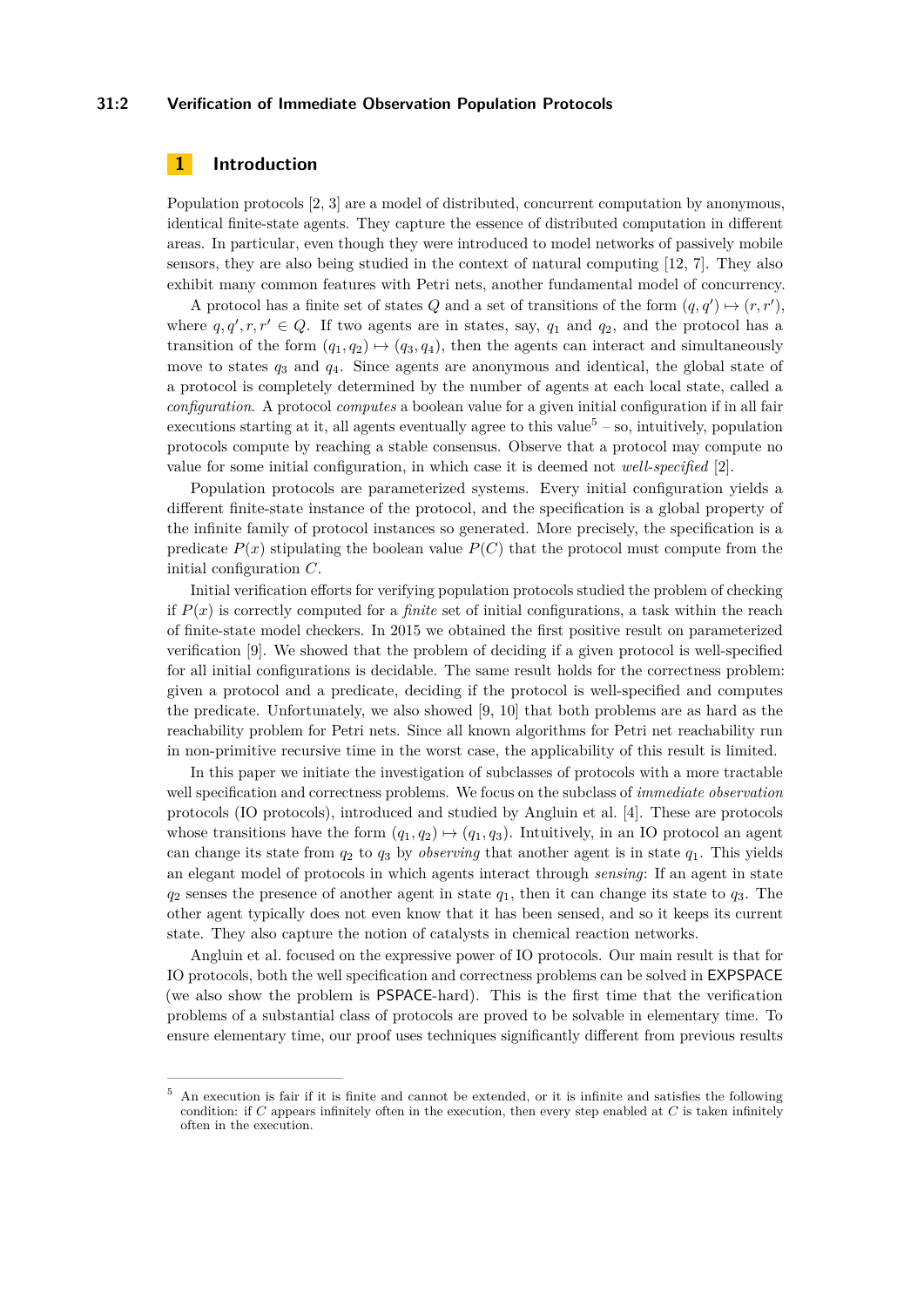[\[9\]](#page-15-5). The key to our result is the use of *counting constraints* to symbolically represent possibly infinite (but not necessarily upward-closed) sets of configurations. A counting constraint is a boolean combination of atomic threshold constraints of the form  $x_i \geq k$ . We prove that, contrary to the case of arbitrary protocols, the set of configurations reachable from a counting set (the set of solutions of a counting constraint) is again a counting set and we characterize the complexity of representing this set. We believe that this result can be of independent interest for other parameterized systems.

Angluin et al. [\[4\]](#page-15-7) proved that IO protocols compute exactly the predicates represented by counting constraints. Our main theorem yields a new proof of this result as a corollary. But it also goes further. Using our complexity results, we can provide a lower bound on the state complexity of IO protocols, i.e., on the number of states necessary to compute a given predicate. These results complement recent bounds obtained for arbitrary protocols [\[5\]](#page-15-8).

## **2 Immediate Observation Population Protocols**

## **2.1 Preliminaries**

A *multiset* on a finite set *E* is a mapping  $C: E \to \mathbb{N}$ , thus, for any  $e \in E$ ,  $C(e)$  denotes the number of occurrences of element *e* in *C*. Operations on N like addition, subtraction, or comparison, are extended to multisets by defining them component wise on each element of *E*. Given  $e \in E$ , we denote by *e* the multiset consisting of one occurrence of element *e*, that is, the multiset satisfying  $e(e) = 1$  and  $e(e') = 0$  for every  $e' \neq e$ . Given  $E' \subseteq E$  define  $C(E') \stackrel{\text{def}}{=} \sum_{e \in E'} C(e)$ . Given a total order  $e_1 \prec e_2 \prec \cdots \prec e_n$  on *E*, a multiset *C* can be equivalently represented by the vector  $(C(e_1), \ldots, C(e_n)) \in \mathbb{N}^n$ .

## **2.2 Protocol Schemes**

A *protocol scheme*  $\mathcal{A} = (Q, \Delta)$  consists of a finite non-empty set  $Q$  of states and a set  $\Delta \subseteq Q^4$ . If  $(q_1, q_2, q'_1, q'_2) \in \Delta$ , we write  $(q_1, q_2) \mapsto (q'_1, q'_2)$  and call it a *transition*.

*Confugurations* of a protocol scheme A are given by *populations*. A population *P* is a multiset on *Q* with at least two elements, i.e.,  $P(Q) \geq 2$ . The set of all populations is denoted Pop $(Q)$ . Intuitively, a configuration  $C \in Pop(Q)$  describes a collection of identical finite-state *agents* with *Q* as set of states, containing  $C(q)$  agents in state *q*.

Pairs of agents *interact* using transitions from ∆. Formally, given two configurations *C* and *C'* and a transition  $\delta = (q_1, q_2) \mapsto (q'_1, q'_2)$ , we write  $C \stackrel{\delta}{\rightarrow} C'$  if

 $C \geq (q_1 + q_2)$  holds, and  $C' = C - (q_1 + q_2) + (q'_1 + q'_2)$ .

(Recall that  $q$  is the multiset consisting only of one occurrence of  $q$ .) From the definition of interaction, it is easily seen that, inside the tuple  $(q_1, q_2, q'_1, q'_2) \in \Delta$ , the ordering between  $q_1$  and  $q_2$  and between  $q'_1$  and  $q'_2$  is irrelevant. We write  $C \stackrel{w}{\rightarrow} C'$  for a sequence  $w = \delta_1 \dots \delta_k$  of transitions if there exists a sequence  $C_0, \dots, C_k$  of configurations satisfying  $C = C_0 \xrightarrow{\delta_1} C_1 \cdots \xrightarrow{\delta_k} C_k = C'$ . We also write  $C \to C'$  if  $C \xrightarrow{\delta} C'$  for some transition  $\delta \in \Delta$ , and call  $C \to C'$  an *interaction*. We say that  $C'$  is *reachable from*  $C$  if  $C \stackrel{w}{\to} C'$  for some (possibly empty) sequence *w* of transitions.

Note that transitions are enabled only when there are at least two agents. This is why we assume that populations have at least two elements.

An *execution* of A is a finite or infinite sequence of configurations  $C_0, C_1, \ldots$  such that  $C_i \rightarrow C_{i+1}$  for each  $i \geq 0$ . An execution  $C_0, C_1, \ldots$  is *fair* if it is finite and cannot be extended, or it is infinite and for every step  $C \to C'$ , if  $C_i = C$  for infinitely many indices

**CON C U R 2 0 1 8**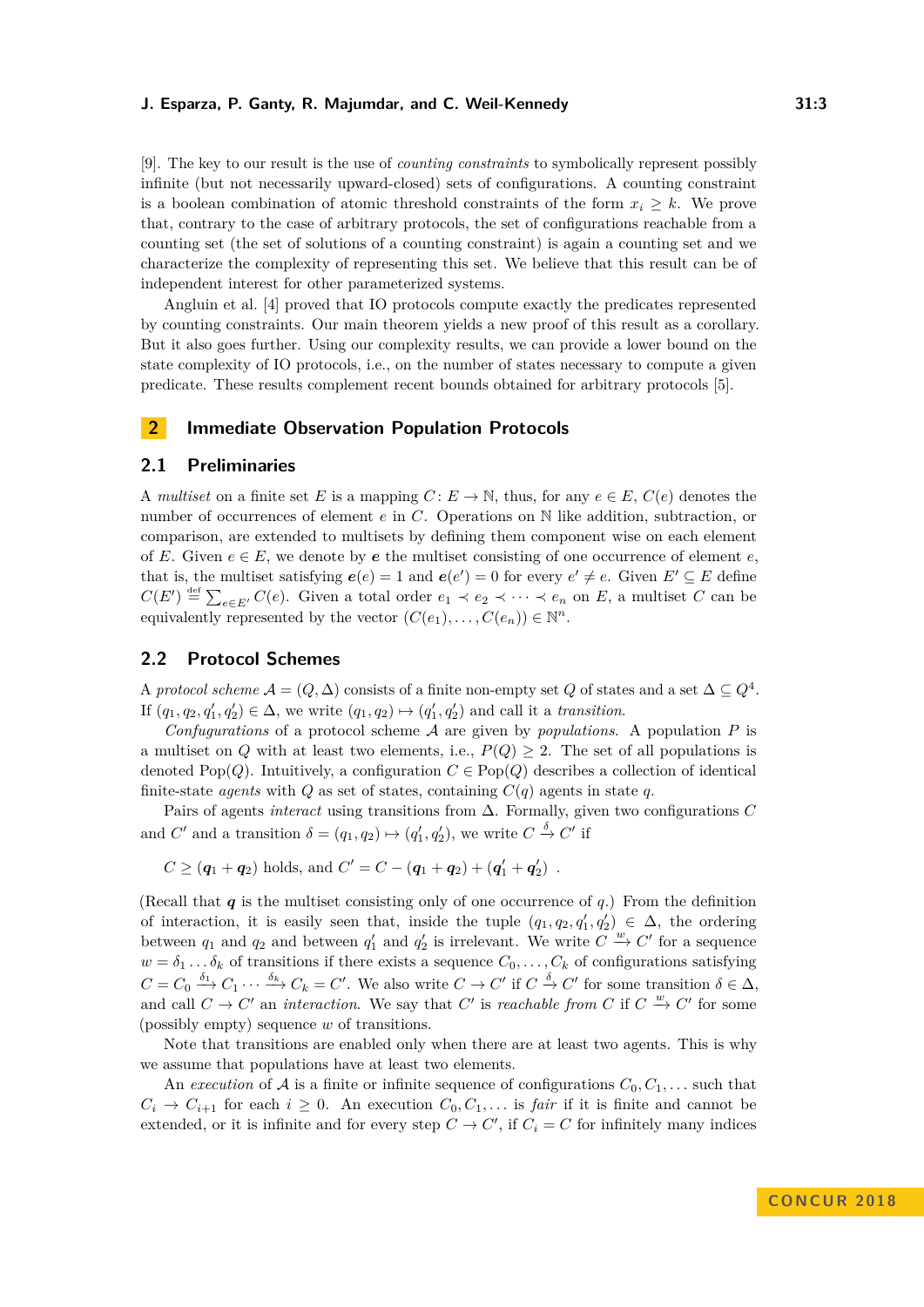#### **31:4 Verification of Immediate Observation Population Protocols**

 $i \geq 0$ , then  $C_j = C$  and  $C_{j+1} = C'$  for infinitely many indices  $j \geq 0$  [\[2,](#page-15-1) [3\]](#page-15-2). Informally, if *C* appears infinitely often in a fair execution, then every step enabled at *C* is taken infinitely often in the execution.

Given a set *S* of configurations and a transition *t* of a protocol scheme  $(Q, \Delta)$ , we define:  $post[t](S) \stackrel{\text{def}}{=} \{C' \mid C \stackrel{t}{\to} C' \text{ for some } C \in S\} \text{ and } post(S) \stackrel{\text{def}}{=} \bigcup_{t \in \Delta} post[t](S).$ 

 $post^0(S) \stackrel{\text{def}}{=} S$ ;  $post^{i+1}(S) \stackrel{\text{def}}{=} postpost(S)$  for every  $i \geq 0$ ; and  $post^*(S) \stackrel{\text{def}}{=} \bigcup_{i \geq 0} post^i(S)$ . We also define  $pre[t](S) \stackrel{\text{def}}{=} \{C' \mid C' \stackrel{t}{\to} C \text{ for some } C \in S\}$ . The sets  $pre(S)$  and  $pre^*(S)$  are defined as above for *post*.

## **2.2.1 Immediate Observation Protocol Schemes**

A protocol scheme is *immediate observation* (IO) if all its transitions are immediate observation. A transition  $(q_1, q_2) \mapsto (q'_1, q'_2)$  is immediate observation iff  $\{q_1, q_2\} \cap \{q'_1, q'_2\} \neq \emptyset$ . Consider, for instance, a transition  $(q_s, q_o, q_d, q_o)$  where  $q_s, q_o$  and  $q_d$  are all distinct. Observe that the transition is immediate observation since  $\{q_s, q_o\} \cap \{q_d, q_o\} = \{q_o\} \neq \emptyset$ . Intuitively, in an interaction specified by an immediate observation transition, one agent observes the state of another and updates it own state, but the observed agent remains as it was (and its state, unmodified by the interaction, is given by  $\{q_1, q_2\} \cap \{q'_1, q'_2\}$ . Other typical examples of immediate observation transitions are  $(q_o, q_o, q_d, q_o)$ ,  $(q_s, q_o, q_o, q_o)$   $(q_s, q_o, q_s, q_o)$ and  $(q_o, q_o, q_o)$  where  $q_s, q_o$  and  $q_d$  are all distinct. Note that in the last two cases, the state of two agents are the same before and after interacting.

## **2.3 Population Protocols**

As Angluin et al. [\[2\]](#page-15-1), we consider population protocols as a computational model, computing predicates  $\Pi: Pop(\Sigma) \to \{0,1\}$ , where  $\Sigma$  is a non-empty, finite set of *input variables*.

An *input mapping* for a protocol scheme A is a function  $I: Pop(\Sigma) \rightarrow Pop(Q)$  that maps each input population  $X \in Pop(\Sigma)$  to a configuration of A. The set of *initial configurations* is  $\mathcal{I} = \{I(X) | X \in \text{Pop}(\Sigma)\}\$ . An input mapping *I* is *Presburger* if the set of pairs  $(X, C) \in \text{Pop}(\Sigma) \times \text{Pop}(Q)$  such that  $C = I(X)$  is definable in Presburger arithmetic. An input mapping *I* is *simple* if there is an injective map  $\nu : \Sigma \to Q$  such that  $I(X) = \sum_{\sigma \in \Sigma} X(\sigma) \nu(\sigma)$ . That is, each input variable is assigned a (distinct) state, and a population *X* over  $\Sigma$  is assigned the initial configuration consisting of  $X(\sigma)$  agents in the state  $\nu(\sigma)$  and no other agents. Unless otherwise specified, we restrict our attention to the class of *simple* input mappings.

An *output mapping* for a protocol scheme is a function  $O: Q \rightarrow \{0, 1\}$  that associates to each state *q* of A an output value in  $\{0, 1\}$ . The output mapping induces the following properties on configurations: a configuration *C* is a

- *b*-consensus for  $b \in \{0, 1\}$  if  $\sum_{p \in O^{-1}(1-b)} C(p) = 0$  and a consensus if it is a *b*-consensus for some *b*;
- dissensus if it is a *b*-consensus for no *b* (that is *C* is a dissensus if  $\sum_{p \in O^{-1}(b)} C(p) > 0$  $\mathcal{L}_{\mathcal{A}}$ and  $\sum_{p \in O^{-1}(1-b)} C(p) > 0$ .

A *population protocol* is a triple  $(A, I, O)$ , where A is a protocol scheme, I is a simple input mapping, and *O* is an output mapping. The population protocol is *immediate observation*  $(IO)$  if  $A$  is immediate observation.

An execution  $C_0, C_1, \ldots$  *stabilizes to b* for a given  $b \in \{0, 1\}$  if there exists  $n \in \mathbb{N}$  such that  $C_m$  is a *b*-consensus for every  $m \geq n$  (if the execution is finite, then this means for every  $m$  between  $n$  and the length of the execution). Notice that there may be many different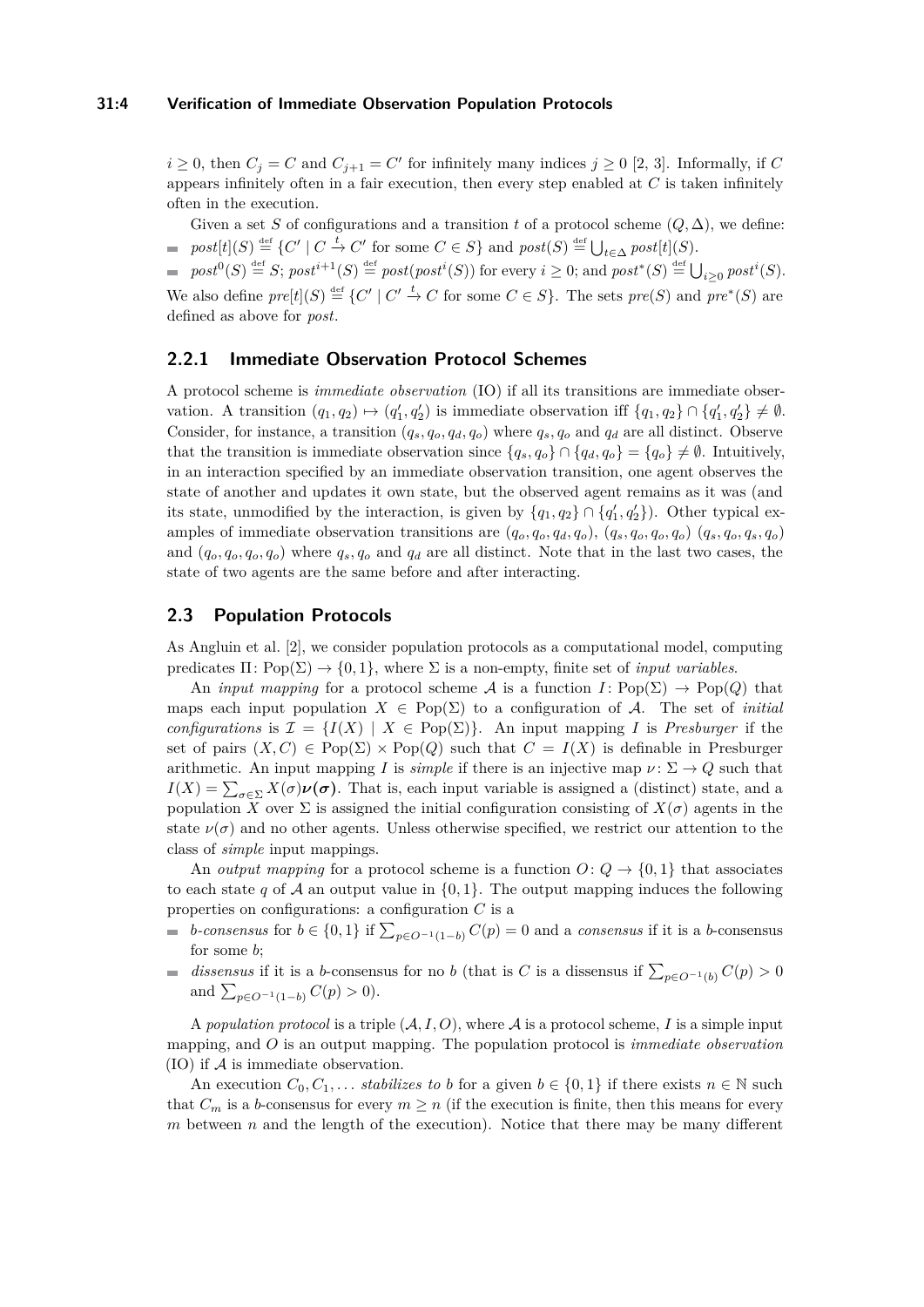executions from a given configuration  $C_0$ , each of which may stabilize to 0 or to 1 or not stabilize at all (by visiting infinitely many dissensus or infinitely many 0 and 1 consensus).

A population protocol  $(A, I, O)$  is *well-specified* if for every input configuration  $C_0 \in \mathcal{I}$ . every fair execution of A starting at  $C_0$  stabilizes to the same value  $b \in \{0, 1\}$ . Otherwise, it is *ill-specified*. The *well specification problem* asks if a given population protocol is well-specified?

Finally, a population protocol  $(A, I, O)$  *computes* a predicate  $\Pi$ : Pop $(\Sigma) \rightarrow \{0, 1\}$  if for every  $X \in \text{Pop}(\Sigma)$ , every fair execution of A starting at  $I(X)$  stabilizes to  $\Pi(X)$ . It follows easily from the definitions that a protocol computes a predicate iff it is well-specified. The *correctness* problem asks, given a population protocol and a predicate whether the protocol computes the predicate.

## **3 Counting Constraints and Counting Sets**

▶ **Definition 1.** Let  $X = \{x_1, \ldots, x_n\}$  be a set of variables, and let  $x \in X$ . A constraint of the form  $l \leq x$ , where  $l \in \mathbb{N}$ , is a *lower bound*, and a constraint of the form  $x \leq u$ , where  $u \in \mathbb{N} \cup \{\infty\}$ , is an *upper bound*. A *literal* is a lower bound or an upper bound.

A *counting constraint* is a boolean combination of literals. A counting constraint is in *counting normal form* (CoNF) if it is a disjunction of conjunctions of literals, where each conjunction, called a *counting minterm*, contains exactly two literals for each variable, one of them an upper bound and the other a lower bound. We often write a counting constraint in CoNF as the set of its counting minterms.

The semantics of a counting constraint is a *counting set*, a set of vectors in  $\mathbb{N}^n$  or, equivalently, a set of valuations to the variables in *X*. The semantics is defined inductively on the structure of a counting constraint, as expected. Define  $\llbracket l \leq x \rrbracket = \{x \mapsto m \in \mathbb{N} \mid m \geq l\}$  ( $\llbracket \infty \leq x \rrbracket = \emptyset$ ) and  $\llbracket x \leq u \rrbracket = \{x \mapsto m \in \mathbb{N} \mid m \leq u\}$ . Disjunction, conjunction, and negation of counting constraints translates into union, intersection, and complement of counting sets.

The following proposition follows easily from the definition of counting sets and the disjunctive normal form for propositional logic.

#### <span id="page-4-0"></span>▶ Proposition 2.

- **1.** *Counting sets are closed under Boolean operations.*
- **2.** *Every counting constraint is equivalent to a counting constraint in CoNF.*

**Proof Sketch. 1.** Proof is easy. **2.** Put the constraint in disjunctive normal form. Remove negations in front of literals using  $\lceil \neg(x_i \leq c) \rceil = \lceil x_i \geq c + 1 \rceil$  if  $c \in \mathbb{N}$  and remove the enclosing minterm otherwise; and  $\lbrack \lbrack \neg(x_i \geq c) \rbrack \rbrack = \lbrack \lbrack x_i \leq c-1 \rbrack \rbrack$  if  $c \in \mathbb{N} \setminus \{0\}$  and remove the enclosing minterm otherwise. Remove minterms containing unsatisfiable literals  $l \leq x_i \wedge x_i \leq u$  with *l > u*. Remove redundant bounds, e.g., replace  $(l_1 \leq x \land l_2 \leq x)$  by  $\max\{l_1, l_2\} \leq x$ . If a minterm does not contain a lower bound (upper bound) for  $x_i$ , add  $0 \le x_i$  ( $x_i \le \infty$ ).

Next, we introduce a representation of CoNF-constraints used in the rest of the paper.

▶ Definition 3 (Representation of CoNF-constraints). We represent a counting minterm by a pair  $M \stackrel{\text{def}}{=} (L, U)$  where  $L: X \to \mathbb{N}$  and  $U: X \to \mathbb{N} \cup \{\infty\}$  assign to each variable its lower and upper bound, respectively. We represent a CoNF-constraint  $\Gamma$  as the set of representations of its minterms:  $\Gamma = \{M_1, \ldots, M_m\}.$ 

▶ Definition 4 (Measures of counting constraints). The *L-norm* of a counting minterm  $M = (L, U)$  is  $||M||_l \stackrel{\text{def}}{=} \sum_{x \in X} L(x)$ , and its *U*-norm is  $||M||_u \stackrel{\text{def}}{=} \sum_{\substack{x \in X \\ U(x) < \infty}} U(x)$  (and 0 if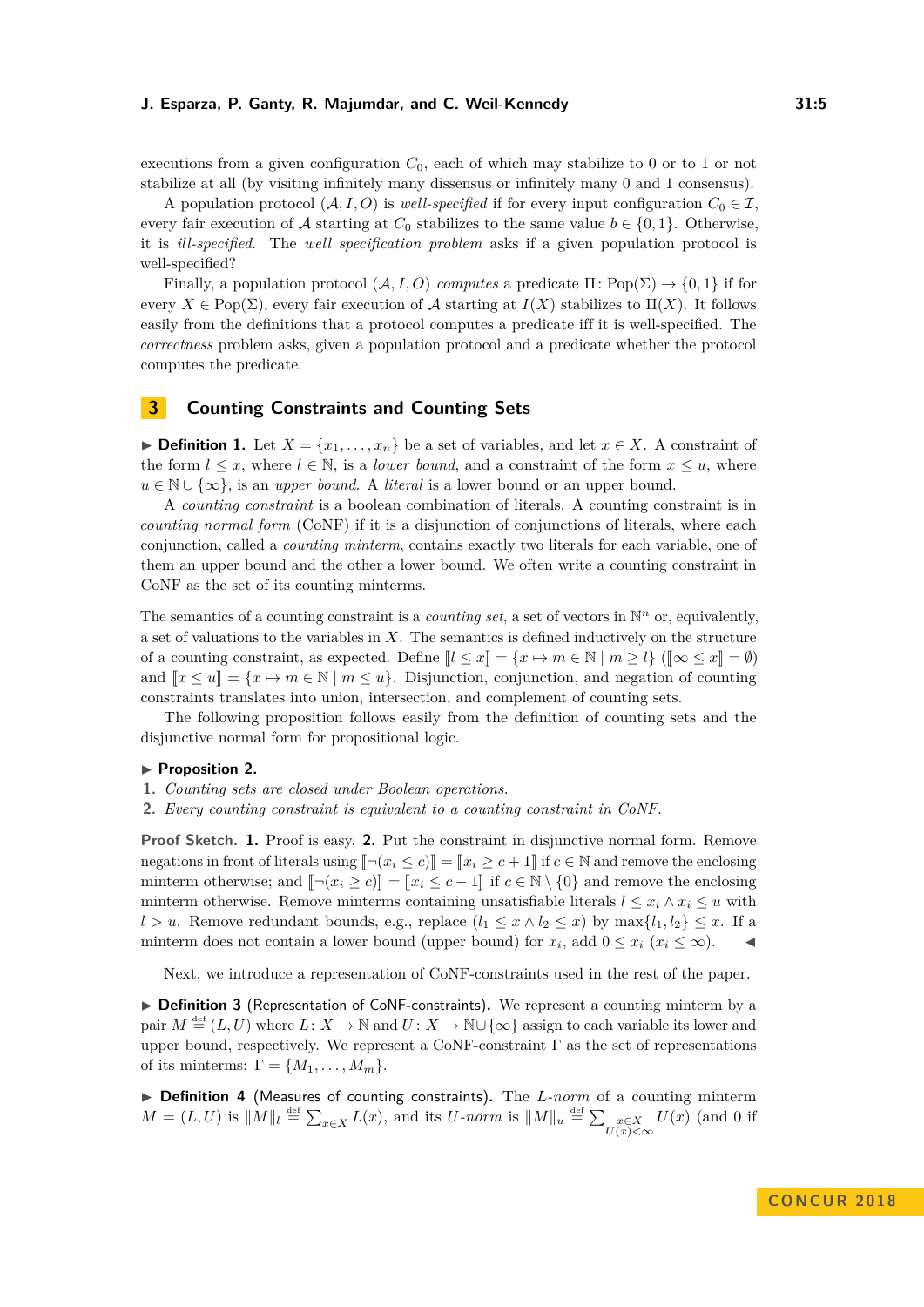$U(x) < \infty$  for no *x*). The *L*- and *U*-norms of a CoNF-constraint  $\Gamma = \{M_1, \ldots, M_m\}$  are  $\|\Gamma\|_l \stackrel{\text{def}}{=} \max_{i \in [1,m]} \{\|M_i\|_l\} \text{ and } \|\Gamma\|_u \stackrel{\text{def}}{=} \max_{i \in [1,m]} \{\|M_i\|_u\}.$ 

- <span id="page-5-2"></span>**Proposition 5.** *Let*  $\Gamma_1, \Gamma_2$  *be CoNF-constraints over n variables.*
- *There exists a CoNF-constraint*  $\Gamma$  *with*  $\llbracket \Gamma \rrbracket = \llbracket \Gamma_1 \rrbracket \cup \llbracket \Gamma_2 \rrbracket$  *such that*  $\llbracket \Gamma \rrbracket_u \leq \max \{ \llbracket \Gamma_1 \rrbracket_u,$  $\|\Gamma_2\|_u$  *and*  $\|\Gamma\|_l \leq \max\{\|\Gamma_1\|_l, \|\Gamma_2\|_l\}.$
- *There exists a CoNF-constraint*  $\Gamma$  *with*  $\|\Gamma\| = \|\Gamma_1\| \cap \|\Gamma_2\|$  *such that*  $\|\Gamma\|_u \le \|\Gamma_1\|_u + \|\Gamma_2\|_u$  $and \|\Gamma\|_l \leq \|\Gamma_1\|_l + \|\Gamma_2\|_l.$
- *There exists a CoNF-constraint*  $\Gamma$  *with*  $\llbracket \Gamma \rrbracket = \mathbb{N}^n \setminus \llbracket \Gamma_1 \rrbracket$  *such that*  $\llbracket \Gamma \rrbracket_u \leq n \llbracket \Gamma_1 \rrbracket_l$  *and*  $\blacksquare$  $\|\Gamma\|_l \leq n \|\Gamma_1\|_u + n.$

**Proof.** Remember that a CoNF constraint for *m* minterms in dimension *n* is a *m*-disjunction of *n*-conjunctions, and that the *L*-norm (respectively *U*-norm) is the maximum sum of lower (resp. upper) bounds in one conjunction. The union of two counting sets  $\Gamma_1, \Gamma_2$  with CoNF constraints is represented by the disjunction of the two constraints, and it is still CoNF so the result follows. The intersection is represented by a conjunction of the two constraints and so is not CoNF and needs to be rearranged as in Proposition [2.](#page-4-0) The new *n*-conjunctions of literals (i.e. the new minterms) mix unmodified bounds from  $\Gamma_1$  and  $\Gamma_2$ , so the result follows. The complement is represented by the negation of the original constraint, which we rearrange into CoNF using  $\neg (l \leq x \leq u) \equiv (0 \leq x \leq l-1) \vee (u+1 \leq x \leq \infty)$ . We obtain *n*-conjunctions with lower bounds of the form  $u + 1$ , with  $u \leq ||\Gamma_1||_u$  an upper bound in a minterm of the original constraint. This yields  $||\Gamma||_l \leq n||\Gamma_1||_u + n$  and the reasoning is similar for the *U*-norm.

- <span id="page-5-1"></span>▶ Remark 6. The counting sets contain the finite, upward-closed and downward-closed sets: Every finite subset of  $\mathbb{N}^n$  is a counting set. Indeed,  $\{(k_1,\ldots,k_n)\} = [[(L,U)]]$  with  $\sim$
- $L(x_i) = k_i = U(x_i)$  for every  $x_i \in X$ , and so finite sets are counting sets too.
- A set  $S \subseteq \mathbb{N}^n$  is upward-closed if whenever  $v \in S$  and  $v \leq_X v'$ , we have  $v' \in S$ , where m. we write  $v \leq_{\times} v'$  if the ordering holds pointwise (meaning  $v(x) \leq v'(x)$  for every  $x \in X$ ). Upward-closed sets are counting sets. Indeed, by Dickson's lemma, every upward-closed set has a finite set  $\{v_1, \ldots, v_k\}$  of minimal elements with respect to  $\leq_{\times}$ , and so the set is  $\mathbb{I}\{(L_1, U), \ldots, (L_k, U)\}\$  where  $L_i(x_j) = v_i(j)$  and  $U(x_j) = \infty$  for every  $1 \leq j \leq n$ .
- A set  $S \subseteq \mathbb{N}^n$  is downward-closed if whenever  $v \in S$  and  $v' \leq_{\times} v$ , we have  $v' \in S$ . Since a set is downward-closed iff its complement is upward-closed, every downward-closed set is a counting set. Further, it is easy to see that downward-closed sets are represented by counting constraints  $\{(L, U_1), \ldots, (L, U_k)\}\$  where  $L(x_j) = 0$  for every  $1 \leq j \leq n$ .

Next, we define a well-quasi-ordering on counting sets. For two counting minterms *M*<sup>1</sup> and  $M_2$ , we write  $M_1 \preceq M_2$  if  $\llbracket M_1 \rrbracket \supseteq \llbracket M_2 \rrbracket$ . For CoNF-constraints  $\Gamma_1$  and  $\Gamma_2$ , define the ordering  $\Gamma_1 \sqsubseteq \Gamma_2$  if for each counting minterm  $M_2 \in \Gamma_2$  there is a counting minterm  $M_1 \in \Gamma_1$ such that  $M_1 \preceq M_2$ . Note that  $\Gamma_1 \sqsubseteq \Gamma_2$  implies  $[\![\Gamma_1]\!] \supseteq [\![\Gamma_2]\!]$ .

<span id="page-5-0"></span>**Find Theorem 7.** For every  $u \geq 0$ , the ordering  $\subseteq$  on counting sets represented by CoNF*constraints of U-norm at most u is a well-quasi-order.*

**Proof.** We first prove that counting minterms with  $\leq$  form a better quasi order. For two counting minterms  $M_1$  and  $M_2$ , we write  $M_1 \preceq M_2$  if  $\llbracket M_1 \rrbracket \supseteq \llbracket M_2 \rrbracket$ . Let  $\mathcal{M} = M_1, M_2, \ldots$  be an infinite sequence of counting minterms of *U*-norm at most *u*, where  $M_i = (L_i, U_i)$ . Since there are only finitely many mappings  $U: X \to \mathbb{N} \cup \{\infty\}$  of norm at most *u*, the sequence M contains an infinite subsequence M' such that every minterm  $M_i$  of M' satisfies  $U_i = U$ for some mapping U. So  $\mathcal{M}'$  is of the form  $(L_1, U), (L_2, U) \dots$  By Dickson's lemma, there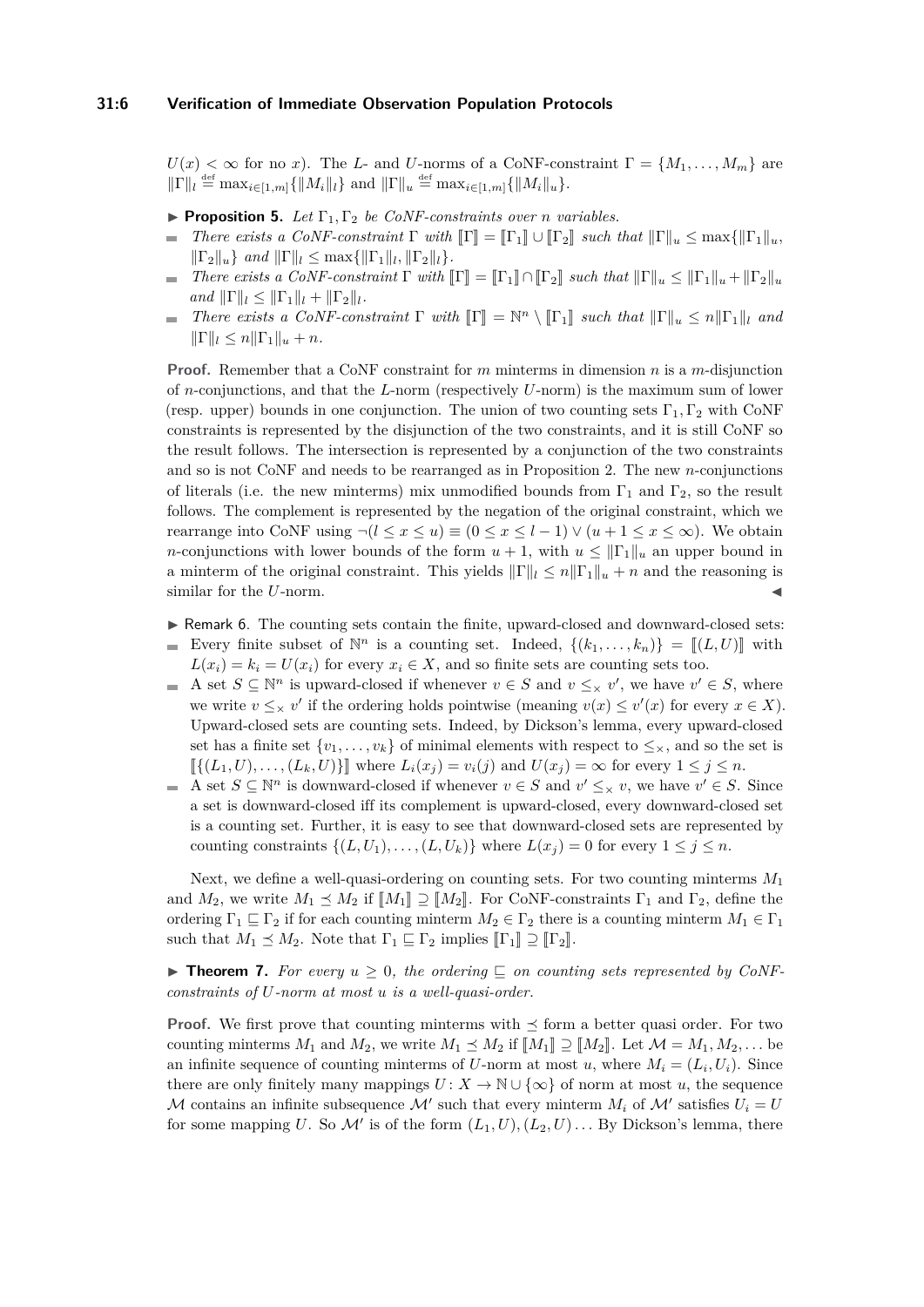are  $i < j$  such that  $L_i \leq \chi L_j$ , and so  $[[(L_i, U)]] \supseteq [[(L_j, U)]]$ . Hence, defining *C* be the set of all counting minterms of *U*-norm at most *u* we find that  $(C, \preceq)$  is a well-quasi-order. In fact, standard arguments show that this is a better-quasi-order [\[1\]](#page-15-9). Hence, the ordering  $\Box$  is a better quasi order on counting constraints [\[1\]](#page-15-9), implying it is also a well-quasi-order. J

## **4 Reachability Sets of IO Population Protocols**

We show that if *S* is a counting set, then  $post^*(S)$  and  $pre^*(S)$  are also counting sets. First we show that we can restrict ourselves to IO protocols in a certain normal form.

## **4.1 A Normal Form for Immediate Observation Protocols**

An IO protocol is in *normal form* if  $q_s \neq q_o$  for every transition  $(q_s, q_o) \mapsto (q_o, q_d)$ , i.e., the state of the observed agent is different from the source state of the observer.

Given an IO population protocol  $\mathcal{P} = (\mathcal{A}, I, O)$  we define an IO protocol in normal form  $\mathcal{P}' = (\mathcal{A}', I', O')$  which is well-specified iff  $\mathcal P$  is well-specified. Further, the number of states and transitions of  $\mathcal{P}'$  is linear in the number of states and transitions of  $\mathcal{P}$ . The mapping  $I'$ is a Presburger mapping even if *I* is simple, but this does not affect our results.

 $\mathcal{P}'$  is defined adding transition and states to  $\mathcal{P}$ . First we add a state  $r$ . Then, we replace each transition  $t = (q, q) \mapsto (q, q_d)$  of P by a transition  $t' = (q', q) \mapsto (q', q_d)$ , where  $q'$  is a primed copy of *q*, and add two further transitions  $(q, r) \mapsto (r, q')$  and  $(q', r) \mapsto (r, q)$ .

It remains to define the output function of the new states as well as the input mapping  $I'$  of  $\mathcal{P}'$ . We define  $I'$  to be a Presburger initial mapping which coincides with  $I$  on the state of P and such that  $I(X)(r) = 1$  for all X and  $I(X)(q') = 0$  for all X and primed state q'. The output of primed copies is the same as their unprimed version, that is  $O(q') = O(q)$ . The only technical difficulty is the definition of the output of state *r*. Because of the way in which we have defined the transitions involving *r*, the agent initially in state *r* cannot leave *r*. Therefore, whatever the output  $O(r)$  we assign to *r*, the protocol  $P'$  can never reach consensus  $1 - O(r)$ , and so  $\mathcal{P}'$  may not be well-specified even if  $\mathcal P$  is. To solve this problem, we add a primed copy  $r'$  of  $r$  such that  $r$  and  $r'$  have distinct outputs. Every transition with  $r$  as observer is duplicated but this time with  $r'$  as observed state. Finally, for every state *q* of P, if  $O(q) = O(r')$  we add the transition  $(q, r) \mapsto (q, r')$ , and otherwise we add the transition  $(q, r') \mapsto (q, r)$ . After adding these states, the agent initially in *r* switches between *r* and *r'*, and finally stabilizes to the same value the other agents stabilize to.

## **4.2 The Functions** *pre***<sup>∗</sup> and** *post***<sup>∗</sup> Preserve Counting Sets**

We show that if *S* is a counting set, then  $post^*(S)$  and  $pre^*(S)$  are also counting sets. Further, given a CoNF-constraint  $\Gamma$  representing *S*, we show how to construct a CoNF-constraint representing  $post*(S)$  and  $pre*(S)$ . In the following, we abbreviate  $post([\Gamma])$  to  $post(\Gamma)$ , and<br>rivilegle for the postations including neat and number  $cost(\Gamma)$ , and\*(Γ) at similarly for other notations involving *post* and *pre*, like  $post[t](\Gamma)$ ,  $post^*(\Gamma)$ , etc.

We start with some simple examples. First, we observe that the result does not hold for arbitrary population protocols. Consider the protocol with four distinct states  $\{q_1, q_2, q_3, q_4\}$ and one single transition  $(q_1, q_2) \mapsto (q_3, q_4)$ . Let  $M = [0 \le x_3 \le 0 \land 0 \le x_4 \le 0]$ . Then  $post^*(M) = [x_3 = x_4]$ , which is not a counting set. Intuitively, the reason is that the transitions links the number of exacts in states  $x_1$  and  $x_2$ . However, this is only negather transitions links the number of agents in states  $x_3$  and  $x_4$ . However, this is only possible because the transition is not IO. Indeed, consider now the protocol  $\mathcal{P}_1$  with states  $\{q_1, q_2, q_3\}$ and one single IO transition  $(q_1, q_2) \mapsto (q_1, q_3)$ . Table [1](#page-7-0) lists some typical constraints for *M*, and gives constraints for *post*<sup>∗</sup> (*M*).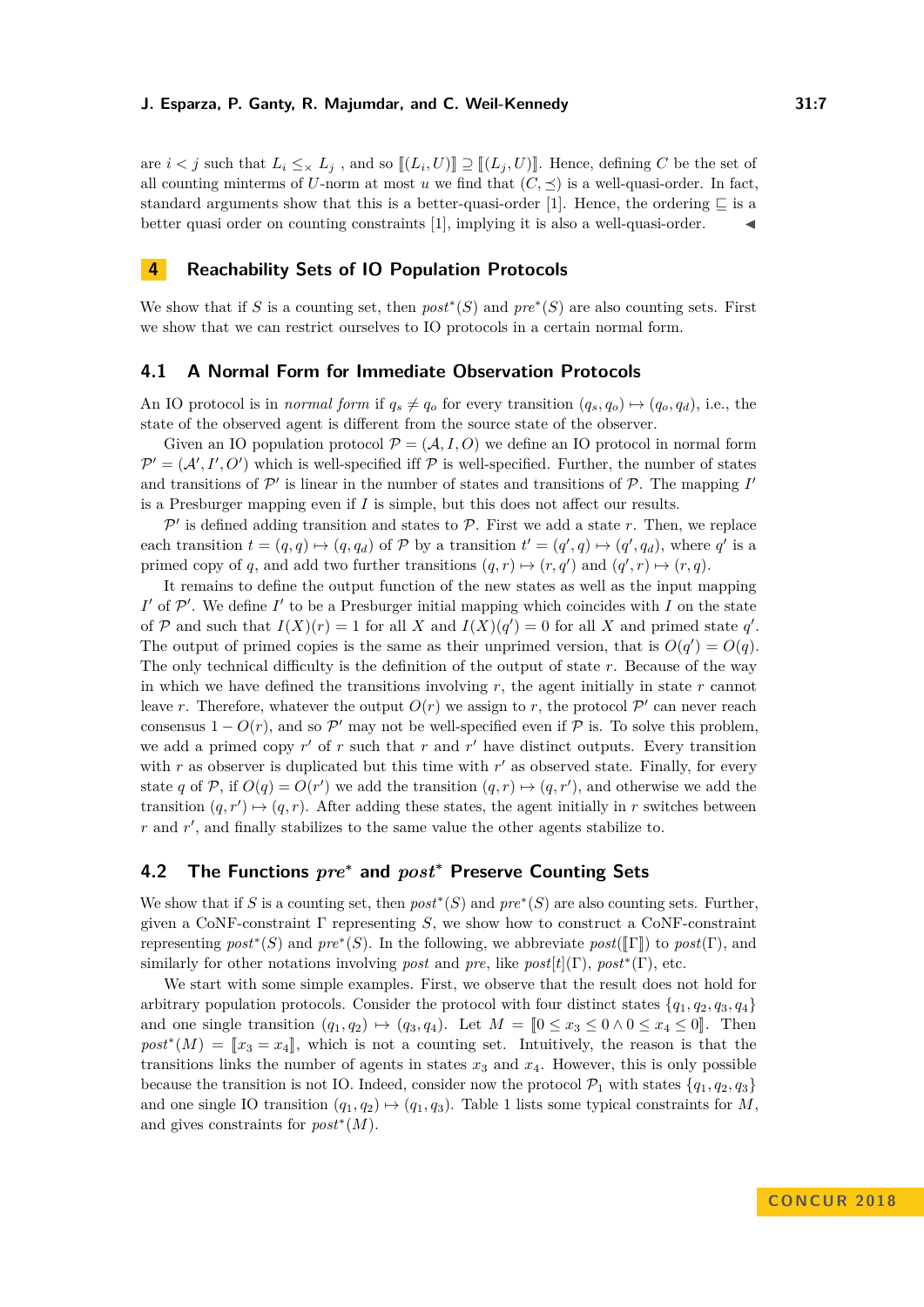### **31:8 Verification of Immediate Observation Population Protocols**

<span id="page-7-0"></span>**Table 1** The set  $post*[t](M)$  for two IO transitions and counting minterm *M*. For conciseness and clarity we use equality constraints instead of two inequalities.

| М                                                |                |          | $   M  _l   M  _u  \Gamma \stackrel{\text{def}}{=} post^* t (M)$ where $t \stackrel{\text{def}}{=} (q_1, q_2) \mapsto (q_1, q_3)    \Gamma  _l   \Gamma  _u$ |                |                             |
|--------------------------------------------------|----------------|----------|--------------------------------------------------------------------------------------------------------------------------------------------------------------|----------------|-----------------------------|
| $x_1 = 0 \wedge x_2 \geq 2 \wedge x_3 = 1$       | 3              | 1        | $x_1 = 0 \wedge x_2 \geq 2 \wedge x_3 = 1$                                                                                                                   | 3              | 1                           |
| $x_1 = 1 \wedge x_2 = 2 \wedge x_3 > 1$          | $\overline{4}$ | 3        | $(x_1 = 1 \wedge x_2 = 2 \wedge x_3 > 1)$                                                                                                                    | $\overline{4}$ | 3                           |
|                                                  |                |          | $\sqrt{x_1} = 1 \wedge x_2 = 1 \wedge x_3 \geq 2$                                                                                                            |                |                             |
|                                                  |                |          | $\sqrt{x_1} = 1 \wedge x_2 = 0 \wedge x_3 > 3$                                                                                                               |                |                             |
| $x_1 = 1 \wedge x_2 > 1 \wedge x_3 = 2$          | $\overline{4}$ | 3        | $(x_1 = 1 \wedge x_2 \ge 1 \wedge x_3 = 2)$                                                                                                                  | $\overline{4}$ | 3                           |
|                                                  |                |          | $\forall (x_1 = 1 \land x_2 \geq 0 \land x_3 \geq 3)$                                                                                                        |                |                             |
| $x_1 \geq 0 \wedge x_2 \geq 1 \wedge x_3 \geq 2$ | 3              | $\Omega$ | $(x_1 > 0 \wedge x_2 > 1 \wedge x_3 > 2)$                                                                                                                    | $\overline{4}$ | $\Omega$                    |
|                                                  |                |          | $\vee (x_1 > 1 \wedge x_2 > 0 \wedge x_3 > 3)$                                                                                                               |                |                             |
| $\overline{M}$                                   |                |          | $\ M\ _l \ M\ _u \  \Gamma \stackrel{\text{def}}{=} \text{post}^*[t](M)$ where $t \stackrel{\text{def}}{=} (q_1, q_2) \mapsto (q_2, q_2)$                    |                | $\ \Gamma\ _l \ \Gamma\ _u$ |
| $x_1 > 1 \wedge x_2 = 0$                         | 1              | $\Omega$ | $x_1 > 1 \wedge x_2 = 0$                                                                                                                                     | 1              | $\Omega$                    |
| $x_1 = 1 \wedge x_2 \geq 2$                      | 3              | 1        | $(x_1 = 1 \wedge x_2 \geq 2) \vee (x_1 = 0 \wedge x_2 \geq 3)$                                                                                               | 3              | 1                           |
| $x_1 > 2 \wedge x_2 = 1$                         | 3              | 1        | $(x_1 \geq 2 \land x_2 \geq 1) \lor (x_1 \geq 1 \land x_2 \geq 2)$                                                                                           | 3              | $\Omega$                    |
|                                                  |                |          | $\vee (x_1 \geq 0 \wedge x_2 \geq 3)$                                                                                                                        |                |                             |

Given a minterm  $(L, U)$ , we syntactically define a CoNF-constraint  $(L, U)_{t^*}$  for the set:

 $post^*[t](L, U) \stackrel{\text{def}}{=} \{C' | \exists k \ge 0 \exists C \in [[(L, U)]] \text{ such that } C \stackrel{t^k}{\to} C' \} .$ 

That is,  $(L, U)_{t^*}$  captures the set of all configurations that can be obtained from  $(L, U)$  by firing transition *t* an arbitrary number of times.

<span id="page-7-2"></span>**Definition 8.** Let  $(L, U)$  be a minterm and let  $t = (q_s, q_o) \mapsto (q_d, q_o)$  be an IO transition. Define  $(L, U)_{t^*}$  to be the set given by  $(L, U)$  and all the minterms  $(L', U')$  such that all the following conditions hold:

- **1.**  $[[(L'', U)]] \neq \emptyset$  where  $[[L'']] = [[L]] \cap [[x_s \geq 1 \land x_o \geq 1]].$ <br> **2.**  $U(a)$ ,  $U(a)$  and  $U(a)$ ,  $U(a)$  for order  $x \in V \setminus \{1\}$ .
- **2.**  $U'(x) = U(x)$  and  $L'(x) = L''(x)$  for every  $x \in X \setminus \{x_s, x_d\}.$
- **3.** If  $U(x_s) < \infty$ , then there exists  $1 \leq k \leq U(x_s)$  such that  $U'(x_s) = U(x_s) k$ ,  $L'(x_s) =$  $\max\{0, L''(x_s) - k\}, U'(x_d) = U(x_d) + k$  and  $L'(x_d) = L''(x_d) + k$ .
- **4.** If  $U(x_s) = \infty$ , then  $U'(x_s) = U'(x_d) = \infty$  and there exists  $1 \leq k \leq L''(x_s)$  such that  $L'(x_s) = L''(x_s) - k$  and  $L'(x_d) = L''(x_d) + k$ .

Given a CoNF-constraint  $\Gamma = \{M_1, \ldots, M_m\}$ , we define  $\Gamma_{t^*} = \bigcup_{i=1}^m M_{it^*}$ .

<span id="page-7-1"></span>**Example 10.** *Let*  $\mathcal{P}$  *be an IO protocol and let*  $\Gamma$  *be a CoNF-constraint. Then*  $\Gamma_{t^*} = post^*[t](\Gamma)$ *. Further,*  $\|\Gamma_{t^*}\|_u \leq \|\Gamma\|_u$ .

**Proof.** It suffices to prove that for every minterm  $(L, U)$  and for every transition  $t$  we have  $post^*[t](L, U) = (L, U)_{t^*}$  and  $||(L, U)_{t^*}||_u \leq ||(L, U)||_u$ . The rest follows easily from the definitions of *post*<sup>∗</sup> and of a counting constraint.

Condition (1) holds iff some vector in  $[(L, U)]$  enables *t*, hence  $[(L'', U)]$  is the set  $[(L, U)]$  of vectors minus those disabling *t*. If no vector enables *t* then  $(L, U)_{t^*}$  is the singleton  $\{(L, U)\}\$ . Condition (2) states that the number of agents in states other than  $q_s$ and  $q_d$  does not change. Condition  $(3-4)$  defines the result of firing *t* one or more times.

The inequality  $||(L, U)_{t^*}||_u \leq ||(L, U)||_u$  follows immediately from (1–4). Observe that  $||(L, U)<sub>t*</sub>||<sub>u</sub> < ||(L, U)||<sub>u</sub>$  may hold if  $U(x_s) = \infty$  and  $U(x_d) < \infty$ .

To prove the main theorem of the section, we introduce the following definition.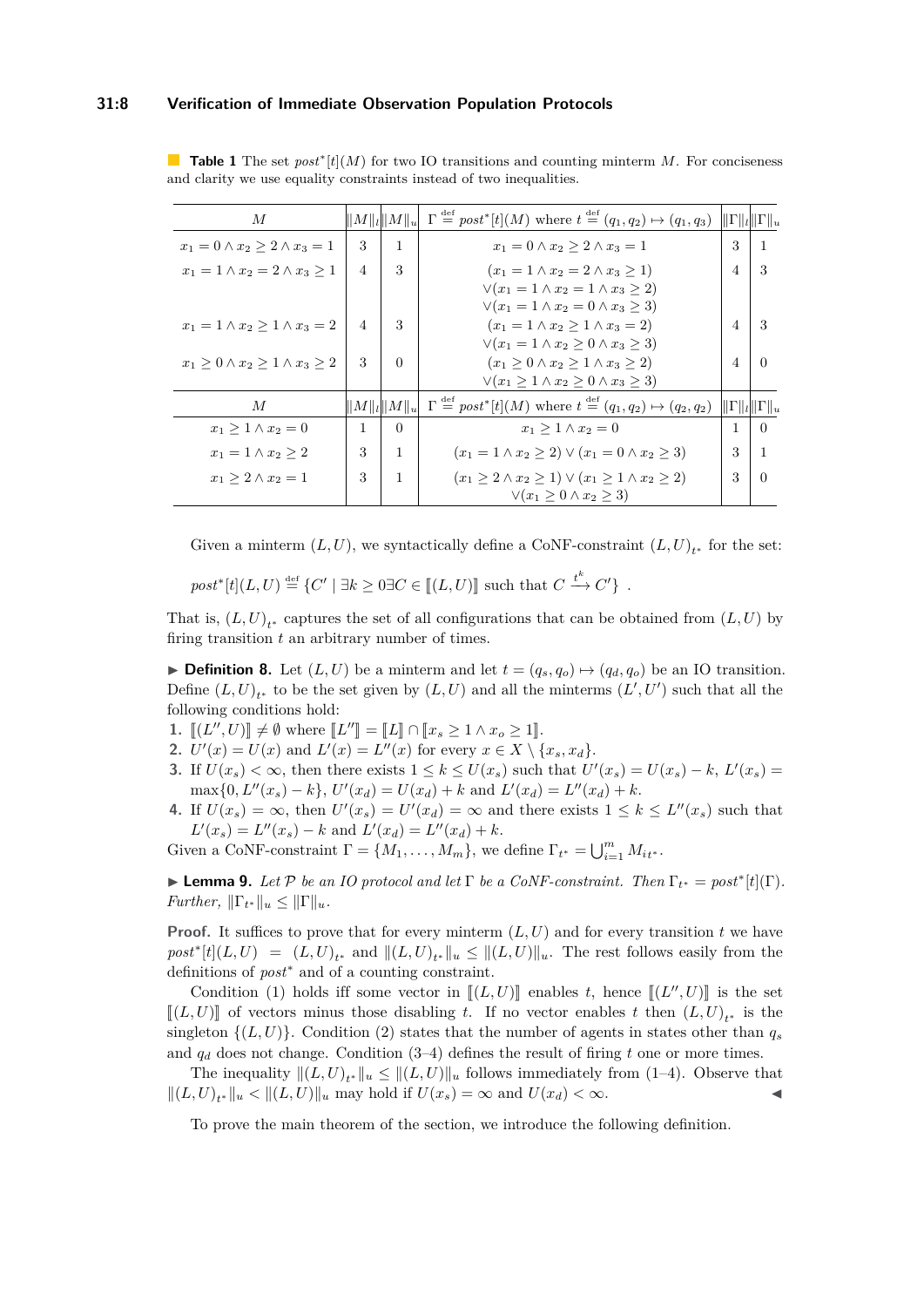<span id="page-8-0"></span>**Definition 10.** Given a protocol  $P$ , let *S* be a set of configurations and let  $\Gamma$  be a CoNF-constraint.

- Define:  $post_a(S) \stackrel{\text{def}}{=} \bigcup_{t \in \Delta} post^*[t](S); post_a^0(S) \stackrel{\text{def}}{=} S \text{ and } post_a^{i+1}(S) \stackrel{\text{def}}{=} post_a(post_a^i(S))$ for every  $i \geq 0$ ;  $post_a^*(S) \stackrel{\text{def}}{=} \bigcup_{i \geq 0} post_a^i(S)$ .
- Similarly, define in the constraint domain:  $post_a(\Gamma) \stackrel{\text{def}}{=} \bigcup_{t \in \Delta} \Gamma_{t^*}$ ;  $post_a^0(\Gamma) \stackrel{\text{def}}{=} \Gamma$  and  $post_a^{i+1}(\Gamma) \stackrel{\text{def}}{=} post_a (post_a^i(\Gamma))$  for every  $i \geq 0$ .

The *a*-subscript stands for "accelerated." Observe that we cannot define  $post^*_{a}(\Gamma)$  directly as the infinite union  $\bigcup_{i\geq 0} post_a^i(\Gamma)$  because constraints are only closed under finite unions.

**► Theorem 11.** Let  $P$  be an IO protocol and let  $S$  be a counting set. Then both post<sup>\*</sup>(S) *and pre*<sup>∗</sup> (*S*) *are counting sets.*

**Proof.** We first prove that  $post*(S)$  is a counting set. It follows from Definition [10](#page-8-0) that  $post^i(S) \subseteq post^i_a(S)$  but  $post^i_a(S) \subseteq post^*(S)$  for every  $i \geq 0$ , hence  $post^*_a(S) = post^*(S)$ , and so it suffices to prove that  $post_a^*(S)$  is a counting set.

Let  $\Gamma$  be a CoNF-constraint such that  $[\![\Gamma]\!] = S$ . By Lemma [9,](#page-7-1)  $post_a^i(\Gamma)$  is a counting set and  $\|post_a^i(\Gamma)\|_u \leq \|\Gamma\|_u$  for every  $i \geq 0$ . By Theorem [7,](#page-5-0) there exist indices  $i < j$  such that  $post_a^j(\Gamma) \subseteq post_a^i(\Gamma)$ , hence  $post_a^j(\Gamma) = post_a^i(\Gamma)$  since  $\Gamma' \subseteq post_a(\Gamma')$  for all  $\Gamma'$ , and finally  $post_a^*(\Gamma) = \bigcup_{k=1}^j post_a^k(\Gamma)$ . Since counting sets are closed under finite union,  $post_a^*(S)$  is a counting set.

Finally we show that  $pre^*(S)$  is also a counting set. Consider the protocol  $\mathcal{P}_r$  obtained by "reversing" the transitions of P, i.e.,  $\mathcal{P}_r$  has a transition  $(q_1, q_2) \mapsto (q_3, q_4)$  iff P has a transition  $(q_3, q_4) \mapsto (q_1, q_2)$ . Then  $pre^*(S)$  in  $P$  is equal to  $post^*(S)$  in  $P_r$ .

## **4.3 Bounding the Size of** *post***<sup>∗</sup> (Γ)**

Given a CoNF-constraint  $\Gamma$ , we obtain an upper bound on the size of a CoNF-constraint denoting *post*<sup>∗</sup> (Γ) and *pre*<sup>∗</sup> (Γ). More precisely, we obtain bounds on the *L*-norm and *U*-norm of a constraint for  $post^*(\Gamma)$  as a function of the same parameters for  $\Gamma$ .

We first recall a theorem of Rackoff [\[14\]](#page-15-10) recast in the terminology of population protocols.

<span id="page-8-1"></span> $\triangleright$  **Theorem 12** ([\[14,](#page-15-10) [6\]](#page-15-11)). Let P be a population protocol with set of states Q and let C be a *configuration of*  $\overline{P}$ *. For every configuration*  $C'$ *, if there exists*  $C''$  *such that*  $C' \stackrel{*}{\rightarrow} C'' \geq_{\times} C$ *, then there exists*  $\sigma$  *and*  $C'''$  *such that*  $C' \stackrel{\sigma}{\to} C''' \geq_{\times} C$  *and*  $|\sigma| \leq (3 + C(Q))^{(3|Q|)!+1} \in$  $C(Q)^{2^{O(|Q|\log|Q|)}}$ . (Recall that  $C(Q) \stackrel{\text{def}}{=} \sum_{q \in Q} C(q)$  and  $C(Q) \geq 2$ .)

Observe that the bound on the length of  $\sigma$  depends only on *C* and  $\mathcal{P}$ , but not on *C'*. Using this theorem we can already obtain an upper bounds for  $pre^*(\Gamma)$  when  $[\![\Gamma]\!]$  is upward-closed.<br>The harm is unlident white we condition pattecks The bound is valid for arbitrary population protocols.

Recall that if  $\llbracket \Gamma \rrbracket$  is upward-closed we can assume  $\llbracket \Gamma \rrbracket_u = 0$  (see Remark [6\)](#page-5-1).

<span id="page-8-2"></span> $\triangleright$  **Proposition 13.** Let  $\mathcal{P}$  be population protocol with n states. Let  $S$  be an upward-closed set *of configurations and let*  $\Gamma$  *be a CoNF-constraint with*  $\|\Gamma\|_u = 0$  *such that*  $\Gamma\Gamma = S$ *. There exists a CoNF constraint*  $\Gamma'$  *such that*  $[\Gamma'] = pre^*(\Gamma)$  *and*  $||\Gamma'||_u = 0$ ,  $||\Gamma'||_l \in (||\Gamma||_l)^{2^{\mathcal{O}(n \log n)}}$ .

**Proof.** It is well known that if *S* is upward-closed, then so is *pre*<sup>∗</sup> (*S*). (This follows from Lemma [9,](#page-7-1) but is also an easy consequence of the fact that  $C \stackrel{*}{\to} C'$  implies  $C + C'' \stackrel{*}{\to} C' + C''$ for every *C*<sup>*n*</sup>). Let  $K \stackrel{\text{def}}{=} (3 + ||\Gamma||_l)^{(3n)!+1}$ . By Theorem [12,](#page-8-1) for every configuration *C*, if  $C \in pre^*(S)$  then  $C \in \bigcup_{i=0}^K pre^i(S)$ , and so  $pre^*(S) = \bigcup_{i=0}^K pre^i(S) = pre^K_{\alpha}(S)$ . Let  $\Gamma' = pre_{a}^{K}(\Gamma)$ . Then  $\llbracket \Gamma' \rrbracket = pre^{*}(S)$ . Further, we have  $\llbracket \Gamma' \rrbracket_{u} = 0$  by Lemma [9](#page-7-1) (the Lemma proves the result for *post*<sup>∗</sup> , but exactly the same proof works for *pre*<sup>∗</sup> by reversal of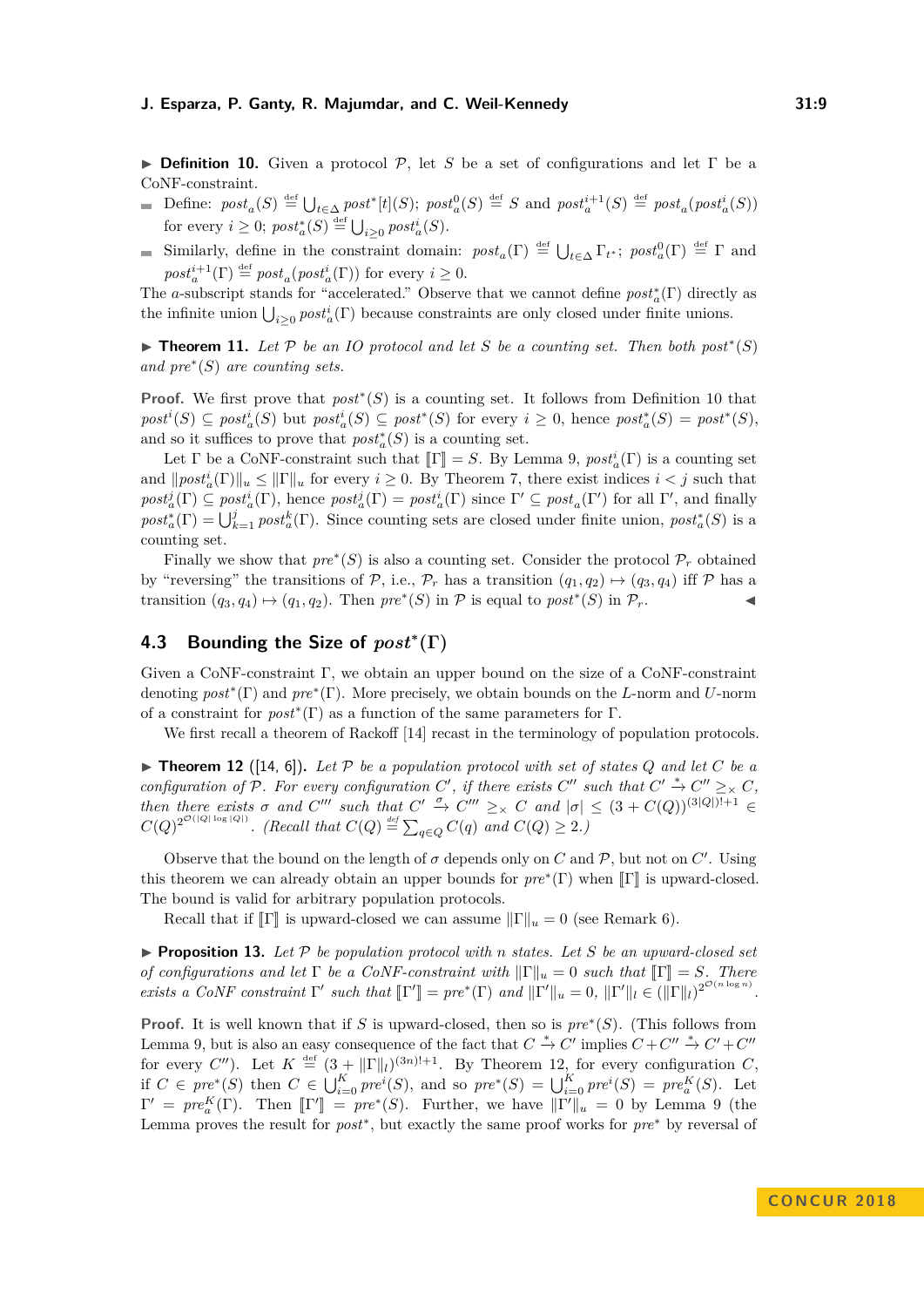### **31:10 Verification of Immediate Observation Population Protocols**

transitions). To prove the bound for the *L*-norm, observe that by the definition of  $(L, U)_{t^*}$ we have  $||(L, U)_{t^*}||_l \leq ||(L, U)||_l + 1$ , as we are always in case 4. of Definition [8](#page-7-2) (because *S* is upward-closed). Since  $pre_a(\Gamma) = \bigcup_{t \in \Delta_r} \Gamma_{t^*}$  and the *L*-norm of a union is the maximum of the *L*-norms, we get  $||pre_a(\Gamma)||_l \leq ||\Gamma||_l + 1$ . By induction,  $||pre_a^K(\Gamma)||_l \leq ||\Gamma||_l + K$ , and the result follows.

In the rest of the section we obtain a bound valid not only for upward-closed sets, but for arbitrary counting sets. The price to pay is a restriction to IO protocols. We start with some miscellaneous notations that will be useful.

- Given a mapping  $f: X \to \mathbb{N}$  and  $Y \subseteq X$  we write  $f(Y)$  for  $\sum_{x \in Y} f(x)$ , and  $f|_Y$  for the projection of *f* onto *Y* .
- Given a transition sequence  $\sigma$ , we denote by  $c(\sigma)$  the "compression" of  $\sigma$  as the shortest regular expression  $r = t_1^* \dots t_m^*$  such that  $\sigma \in L(r)$ , and denote  $|c(\sigma)| = m$ . While  $\sigma$ induces a sequence of  $pre[t]$  or  $post[t]$ ,  $c(\sigma)$  induces a sequence of  $pre^*[t]$  or  $post^*[t]$ .

For the rest of the section we fix an IO protocol  $P$  with a set of states  $Q$  and  $|Q| = n$ . We say that *C* covers  $C'$  if  $C \geq_{\times} C'$ . We introduce a relativization.

▶ **Definition 14.** Let  $E \subseteq Q$ . A configuration *C E-covers C'*, denoted  $C \geq_{E} C'$ , if  $C(q) = C'(q)$  for every  $q \in E$  and  $C(q) \ge C'(q)$  for every  $q \in Q \setminus E$ . P is *E-increasing* if for every transition  $(q_s, q_o) \mapsto (q_d, q_o)$  either  $q_s \notin E$  or  $q_d \in E$ .

Observe that  $\mathcal P$  is vacuously  $\emptyset$ -increasing and *Q*-increasing. Intuitively, if  $\mathcal P$  is *E*-increasing then the total number of agents in the states of *E* cannot decrease. Indeed, for that we would need a transition that removes agents from *E* without replacing them, i.e., a transition such that  $q_s \in E$  and  $q_d \notin E$ . So, by induction, we have:

<span id="page-9-0"></span>▶ **Lemma 15.** *If*  $P$  *is E*-increasing and  $C' \stackrel{*}{\to} C$  *then*  $C'(E) \leq C(E)$ *.* 

Now we give a result bounding the length of *E*-covering sequences for *E*-increasing protocols.

<span id="page-9-1"></span>**► Lemma 16.** Let  $\mathcal{P} = (Q, \Delta)$  be an IO protocol scheme, let C be a configuration of P, *and let*  $E \subseteq Q$  *such that*  $P$  *is*  $E$ *-increasing. For every configuration*  $C'$ , *if there exists*  $C''$  $Such that C' \stackrel{*}{\rightarrow} C'' \geq_{E} C$ , then there exists  $\sigma$  and  $C'''$  such that  $C' \stackrel{\sigma}{\rightarrow} C''' \geq_{E} C$  and  $|\sigma| \in C(Q)^{2^{\mathcal{O}(n \log n)}}$ , where the constant in the Landau symbol is independent of P and C.

**Proof.** We use a theorem of Bozzelli and Ganty [\[6\]](#page-15-11) that generalizes Rackoff's theorem to Vector Addition Systems with States (VASS). Recall that a *d*-VASS is a pair  $(P, \Delta)$  where *P* is a set of control points and  $\Delta \subseteq P \times \mathbb{Z}^d \times P$  is a finite set of transitions. The number *d* is called the dimension. A configuration of a *d*-VASS is a pair  $(p, v)$ , where  $p \in P$  and  $v \in \mathbb{N}^d$ . Intuitively, the VASS acts on *d* counters that can only take non-negative values. Formally, we have  $(p, v) \rightarrow (p', v')$  if there is a transition  $(p, v'', p')$  such that  $v + v'' = v'$ , i.e., the machine moves from  $p$  to  $p'$  by updating the counters with  $v''$ . Given two configurations  $(p, v)$  and  $(p', v')$ , we write  $(p, v) \geq_{\times} (p', v')$  if  $p = p'$  and  $v \geq_{\times} v'$ . It is shown [\[6\]](#page-15-11) in Theorem 1 that given a *d*-VASS  $(P, \Delta)$  and a configuration *C*, for each configuration *C'*, if there exists *C*<sup>"</sup> such that  $C' \stackrel{*}{\to} C'' \geq_{\times} C$ , then there exists  $\sigma$  and  $C'''$  such that  $C' \stackrel{\sigma}{\to} C''' \geq_{\times} C$  and  $|\sigma| \leq |P| \cdot (||\Delta||_1 + ||C||_1 + 2)^{(3d)!+1}$ , where  $||\Delta||_1$  and  $||C||_1$  denote the maximal components of  $\Delta$  and *C*, respectively.

Let  $n = |Q|$ . We construct a VASS  $V_{\mathcal{P},E}$  that simulates the protocol  $\mathcal{P}$ , and then apply Bozzelli and Ganty's theorem. We do not give all the formal details of the construction.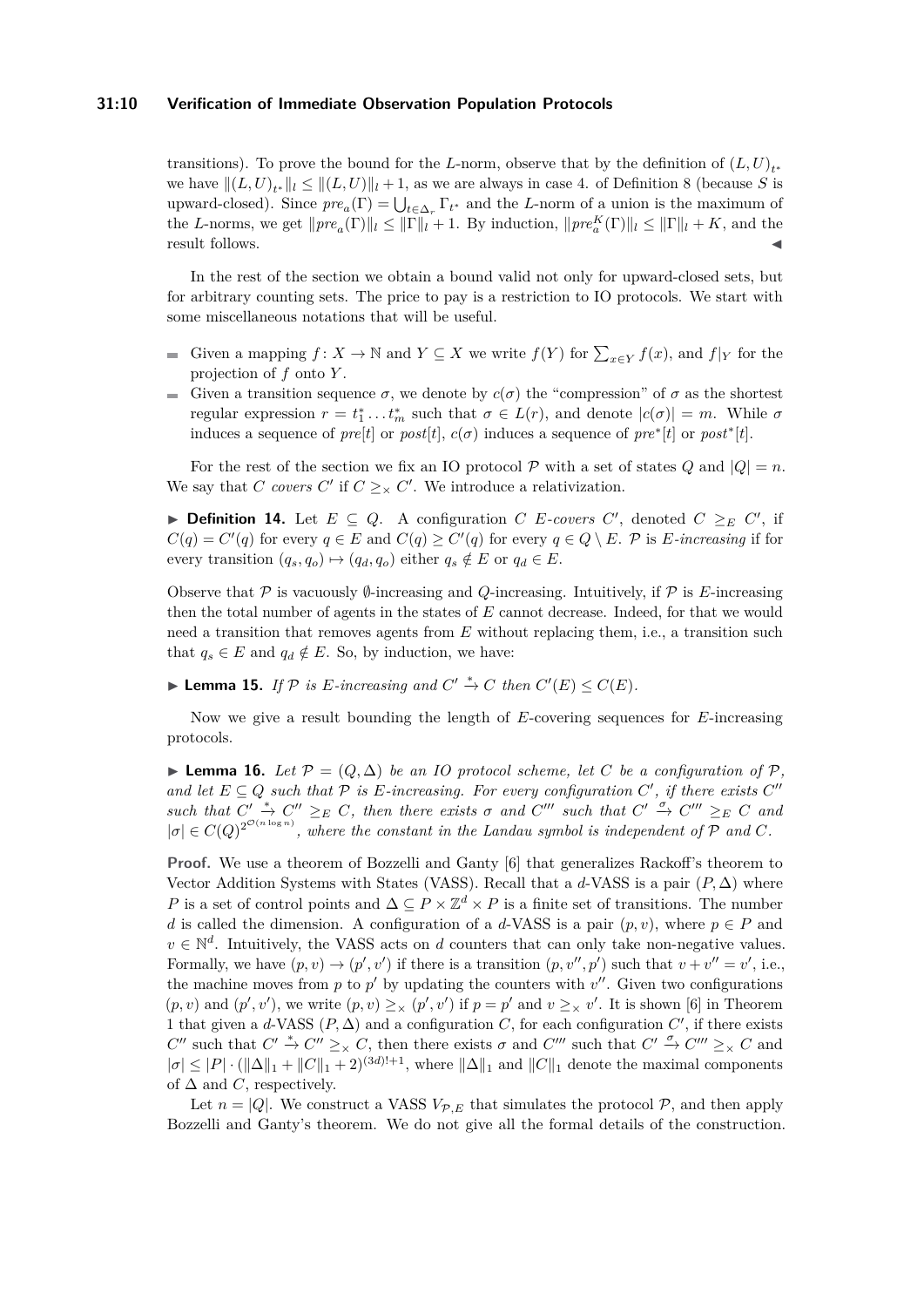Intuitively, given a configuration *C* of  $\mathcal{P}$ , we split it into  $(C|_E, C|_{Q\setminus E})$ . Since  $\mathcal{P}$  is *E*increasing, every configuration  $(C'|_E, C'|_{Q\setminus E})$  from which we can reach  $(C|_E, C|_{Q\setminus E})$  satisfies  $C'|_E(E) \leq C|_E(E)$  (Lemma [15\)](#page-9-0), and so there are only finitely many (at most  $(C(E) + 1)^n$ ) possibilities for  $C'|_E$ . The control points of the VASS  $V_{\mathcal{P},E}$  correspond to these finitely many possibilities. Formally, the set of control points of  $V_{\mathcal{P},E}$  is the set of all mappings  $M: E \to \mathbb{N}$ such that  $M(E) \leq C(E)$ , plus some auxiliary control points (see below). The dimension, or number of counters, is  $|Q \setminus E|$ . The transitions of  $V_{\mathcal{P},E}$  simulate the transitions of  $\mathcal{P}$ . For example, assume  $t = (q_o, q_s) \mapsto (q_o, q_d)$  is a transition of P such that  $q_s, q_o \notin E$  and  $q_d \in E$ . Then for every control point *M* of  $V_{\mathcal{P},E}$  the VASS has a transition  $t_1$  leading from *M* to an auxiliary control point  $\langle M, t \rangle$ , and a transition  $t_2$  leading from  $\langle M, t \rangle$  to the control point *M*<sup> $\prime$ </sup> given by  $M'(q_d) = M(q_d) + 1$  and  $M'(q) = M(q)$  for every other  $q \in E$ . Transition  $t_1$ decrements the counter of  $q_s$  and  $q_o$  by 1, leaving all other counters untouched, and transition  $t_2$  increments the counters  $q_o$ , leaving all other counters untouched.

It follows that there is an execution  $C' \stackrel{*}{\to} C'' \geq_E C$  in  $\mathcal P$  iff there is an execution  $(C'|_E, C'|_{Q\setminus E}) \stackrel{*}{\to} (C''|_E, C''|_{Q\setminus E}) \geq \langle C|_E, C|_{Q\setminus E}$  in  $V_{\mathcal{P},E}$  of at most twice the length.

Applying Bozzelli and Ganty's theorem, we obtain that the length of  $\sigma$  is bounded by  $|P| \cdot (\|\hat{\Delta}\|_1 + \|C\|_1 + 2)^{(3d)!+1}$ , where  $|P|$ ,  $\hat{\Delta}$ , and *d* are now the set of control points, transitions, and dimension of  $V_{\mathcal{P},E}$ . We have  $|P| \leq (C(E) + 1)^n + |\Delta|(C(E) + 1)^n$ ,  $d =$  $|Q \setminus E| \leq n$ ,  $\|\hat{\Delta}\|_1 = 2$ . Further, we have  $||C||_1 \leq C(Q \setminus E)$ , which leads to a bound of  $(1 + |\Delta|)(C(E) + 1)^n \cdot (C(Q \setminus E) + 4)^{(3n)!+1} \in C(Q)^{2^{O(n \log n)}}$ .

Next we prove a double exponential bound on the length of *E*-covering sequences. The result is similar to Lemma [16](#page-9-1) with two important changes: the restriction to *E*-increasing protocols is dropped, and we consider the bound on the length of  $c(\sigma)$  instead of  $\sigma$ .

<span id="page-10-0"></span> $\triangleright$  **Theorem 17.** Let P be an IO protocol with a set Q of n states, and let C be a configuration *of* P. For every  $E \subseteq Q$  *and for every configuration*  $C_0$ *, if there exists*  $\tau$  *and*  $C'$  *such that*  $C_0 \rightarrow C' \geq_{E} C$ , then there exists  $\sigma$  and  $C''$  such that  $C_0 \rightarrow C'' \geq_{E} C$  and  $|c(\sigma)| \in$  $C(Q)^{2^{O(n^2 \log n)}}$ , where the constant in the Landau symbol is independent of P, C, and  $C_0$ .

**Proof.** We prove by induction on |*E*| that the result holds with  $|c(\sigma)| \in C(Q)^{2^{eO(n \log n)}}$ , where  $e \stackrel{\text{def}}{=} \max\{1, |E|\}$ , and then apply  $e \leq n$ .

**Base:**  $|E| = 0$ . Then  $\mathcal{P}$  is vacuously *E*-increasing, and the result follows from Lemma [16.](#page-9-1)

**Step:**  $|E| > 0$ . We use the following notation: Given a transition sequence  $\rho$ , we denote  $\mathcal{P}_{\rho}$ the restriction of P to the transitions that occur in *ρ*.

If  $\mathcal{P}_{\tau}$  is *E*-increasing, then we can apply Lemma [16,](#page-9-1) and we are done. Else, the definition of *E*-increasing shows there exist  $C_1$  and  $C_2$  and a decomposition  $\tau = \tau_1 t \tau_2$  such that

 $C_0 \xrightarrow{\tau_1} C_1 \xrightarrow{t} C_2 \xrightarrow{\tau_2} C' \geq_E C$ .

The protocol  $\mathcal{P}_{\tau_2}$  is *E*-increasing, but  $\mathcal{P}_{t\tau_2}$  is not *E*-increasing (observe that possibly  $\tau_2 = \epsilon$ ). By Lemma [16](#page-9-1) applied to  $\mathcal{P}_{\tau_2}$ , there exists  $\sigma_2$  and  $\tilde{C}''$  such that

*.*

*.*

 $C_0 \xrightarrow{\tau_1} C_1 \xrightarrow{t} C_2 \xrightarrow{\sigma_2} \tilde{C}'' \geq_E C$  and  $|\sigma_2| \in C(Q)^{2^{\mathcal{O}(n \log n)}}$ 

Since  $\sigma_2$  can remove at most  $|\sigma_2|$  agents from a state, there exist  $C'_1, C'_2, C''$  such that

$$
C_0 \xrightarrow{\tau_1} C_1 \geq_E C'_1 \xrightarrow{t} C'_2 \xrightarrow{\sigma_2} C'' \geq_E C
$$
 and  $C'_1(Q) \in C(Q)^{2^{\mathcal{O}(n \log n)}}$ 

Indeed, it suffices to define

 $C'_1(q) = \min\{C_1(q), |\sigma_2| + C(q)\}$  for every  $q \in Q \setminus E$  and  $C'_1(q) = C_1(q)$  for every  $q \in E$ ,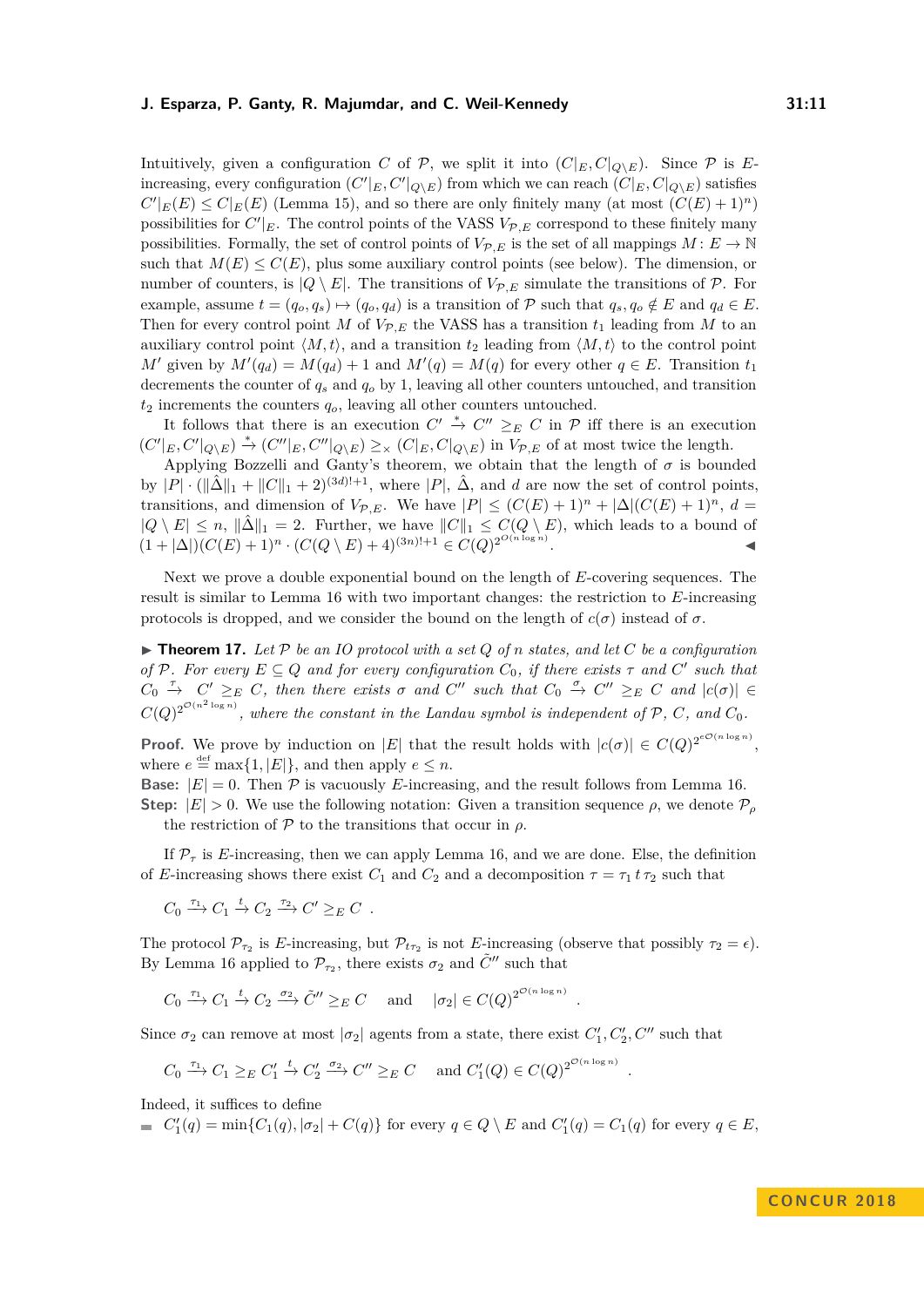#### **31:12 Verification of Immediate Observation Population Protocols**

$$
\begin{aligned}\n& \quad C_2'(q) = \min\{C_2(q), |\sigma_2| + C(q)\} \text{ for every } q \in Q \setminus (E \cup \{q_d\}), \ C_2'(q) = C_2(q) \text{ for every } q \in E \text{ and } C_2'(q_d) = \min\{C_2(q_d), 1 + |\sigma_2| + C(q)\} \text{ where } t = (q_o, q_s) \mapsto (q_o, q_d).\n\end{aligned}
$$

Recall that  $\mathcal{P}_{t\tau_2}$  is not *E*-increasing, and so  $t = (q_o, q_s) \mapsto (q_o, q_d)$  for states  $q_s, q_d$  such that  $q_s \in E$  and  $q_d \notin E$ . (Intuitively, the occurrence of *t* "removes agents" from *E*.) Let  $E' \stackrel{\text{def}}{=} E \setminus \{q_s\}.$  Since  $C_0 \stackrel{\tau_1}{\to} C_1 \geq_E C'_1$ , we also have  $C_0 \stackrel{\tau_1}{\to} C_1 \geq_{E'} C'_1$ . By induction hypothesis, there exists  $\sigma_1$  and  $C_1''$  such that  $C_0 \xrightarrow{\sigma_1} C_1'' \geq_{E'} C_1'$  and

$$
|c(\sigma_1)| \in C_1'(Q)^{2^{e' \mathcal{O}(n \log n)}} \in (C(Q)^{2^{\mathcal{O}(n \log n)}})^{2^{e' \mathcal{O}(n \log n)}} \in C(Q)^{2^{\mathcal{O}(n \log n)} \cdot 2^{e' \mathcal{O}(n \log n)}}
$$
  

$$
\in C(Q)^{2^{\mathcal{O}(n \log n) + e' \mathcal{O}(n \log n)}} \in C(Q)^{2^{e \mathcal{O}(n \log n)}}
$$
.

(Observe that  $C_1'' \geq_{E'} C_1'$  holds, but  $C_1'' \geq_{E} C_1'$  may not hold, we may have  $C_1''(q_s) > C_1'(q_s)$ .) To sum up, we have configurations  $C_1', C_1'', C_2', C''$  and transition sequences  $\sigma_1, \sigma_2$  such that

*.*

$$
C_0 \xrightarrow{\sigma_1} C_1'' \geq_{E'} C_1' \xrightarrow{t} C_2' \xrightarrow{\sigma_2} C'' \geq_{E} C
$$
 and  $|c(\sigma_1 t \sigma_2)| \in C(Q)^{2^{eO(n \log n)}}$ 

**Claim.** There exist  $C_2''$  and  $C'''$  such that

$$
C_0 \xrightarrow{\sigma_1} C_1'' \xrightarrow{t^{C_1''(q_s)-C_1'(q_s)+1}} C_2'' \xrightarrow{\sigma_2} C''' \geq_E C.
$$

**Proof of the claim.** Since  $C_1'' \geq_{E'} C_1'$  and  $C_1'$  enables *t*, so does  $C_1''$ . Since  $P$  is an IO protocol (a hypothesis we had not used so far),  $C_1''$  enables not only  $t$ , but also the sequence  $t^{C''_1(q_s)-C'_1(q_s)+1}$ . So there indeed exists a configuration  $C''_2$  such that

$$
C_0 \xrightarrow{\sigma_1} C_1'' \xrightarrow{t^{C_1''(q_s)-C_1'(q_s)+1}} C_2''.
$$

It remains to prove that  $C_2'' \xrightarrow{\sigma_2} C''' \geq_E C$  holds for some configuration  $C'''$ . First we show  $C''_2 \geq_{E} C'_2$ , which amounts to proving  $C''_2 \geq_{E'} C'_2$  and  $C''_2(q_s) = C'_2(q_s)$ .

The first part, i.e.,  $C_2'' \geq_{E'} C_2'$ , follows from:  $C_1''$  $\xrightarrow{t^{C_1''(q_s)-C_1'(q_s)+1}} C_2'', C_1'' \geq_{E'} C_1',$  $C'_1 \stackrel{t}{\rightarrow} C'_2$ ,  $q_d \notin E$ , which implies  $q_d \notin E'$ , and the fact that *t* move agents from  $q_s$  to  $q_d$  (thus increasing their number in  $q_d$ ). The second part,  $C''_2(q_s) = C'_2(q_s)$ , is proved by

$$
C_2''(q_s) = C_1''(q_s) - (C_1''(q_s) - C_1'(q_s) + 1) = C_1'(q_s) - 1 = C_2'(q_s) .
$$

So indeed we have  $C''_2 \geq_E C'_2$ . Now, since  $C'_2$  enables  $\sigma_2$  and  $C''_2 \geq_E C'_2$ , the configuration  $C_2''$  enables  $\sigma_2$  too. So there exists a configuration  $C'''$  such that  $C_2'' \xrightarrow{\sigma_2} C'''$ . Further,

$$
C_1'' \xrightarrow{t^{C_1''(q_s)-C_1'(q_s)+1}} C_2'' \xrightarrow{\sigma_2} C'''
$$
\n
$$
\geq_E' \qquad \geq_E \qquad \geq_E
$$
\nsince  $C_1' \xrightarrow{t} C_2' \xrightarrow{\sigma_2} C'' \geq_E C'$  holds, we have  $C_1' \xrightarrow{t} C_2' \xrightarrow{\sigma_2} C'' \geq_E C$   
\nSo  $C''' \geq_E C'' \geq_E C$ , and the claim is proved.

By the claim we have  $C_0 \xrightarrow{\sigma_1 t^{C_1''(q_s)-C_1'(q_s)+1} \sigma_2} C''' \geq_E C$ . Let  $\sigma = \sigma_1 t^{C_1''(q_s)-C_1'(q_s)+1} \sigma_2$ . While  $C''_1(q_s) - C'_1(q_s)$  can be arbitrarily large, we have  $c(\sigma) = c(\sigma_1 \, t \, \sigma_2)$ , and so we conclude  $C_0 \xrightarrow{\sigma} C^{\prime\prime\prime} \geq_E C$  and  $|c(\sigma)| \in C(Q)^{2^{e\mathcal{O}(n \log n)}}$ .

Theorem [17](#page-10-0) allows to derive the promised bounds on a constraint for *pre*<sup>∗</sup> (Γ) and *post*<sup>∗</sup> (Γ).

<span id="page-11-0"></span>I **Theorem 18.** *Let* P *be an IO population protocol with n states, and let* Γ *be a CoNFconstraint. There exists a CoNF-constraint*  $\Gamma'$  satisfying  $\llbracket \Gamma' \rrbracket = pre^*(\Gamma)$ ,  $\lVert \Gamma' \rVert_u \leq \lVert \Gamma \rVert_u$ *and*  $\|\Gamma'\|_l \in \|\Gamma\|_u (\|\Gamma\|_l + \|\Gamma\|_u)^{2^{\mathcal{O}(n^2 \log n)}}$ . *Further*,  $\Gamma'$  *can be constructed in*  $(2 + \|\Gamma\|_u)^n$ .  $\|\Gamma\|_u (\|\Gamma\|_l + \|\Gamma\|_u)^{2^{\mathcal{O}(n^2 \log n)}}$  *time and space. Further, the same holds for post*<sup>\*</sup>(Γ)*.*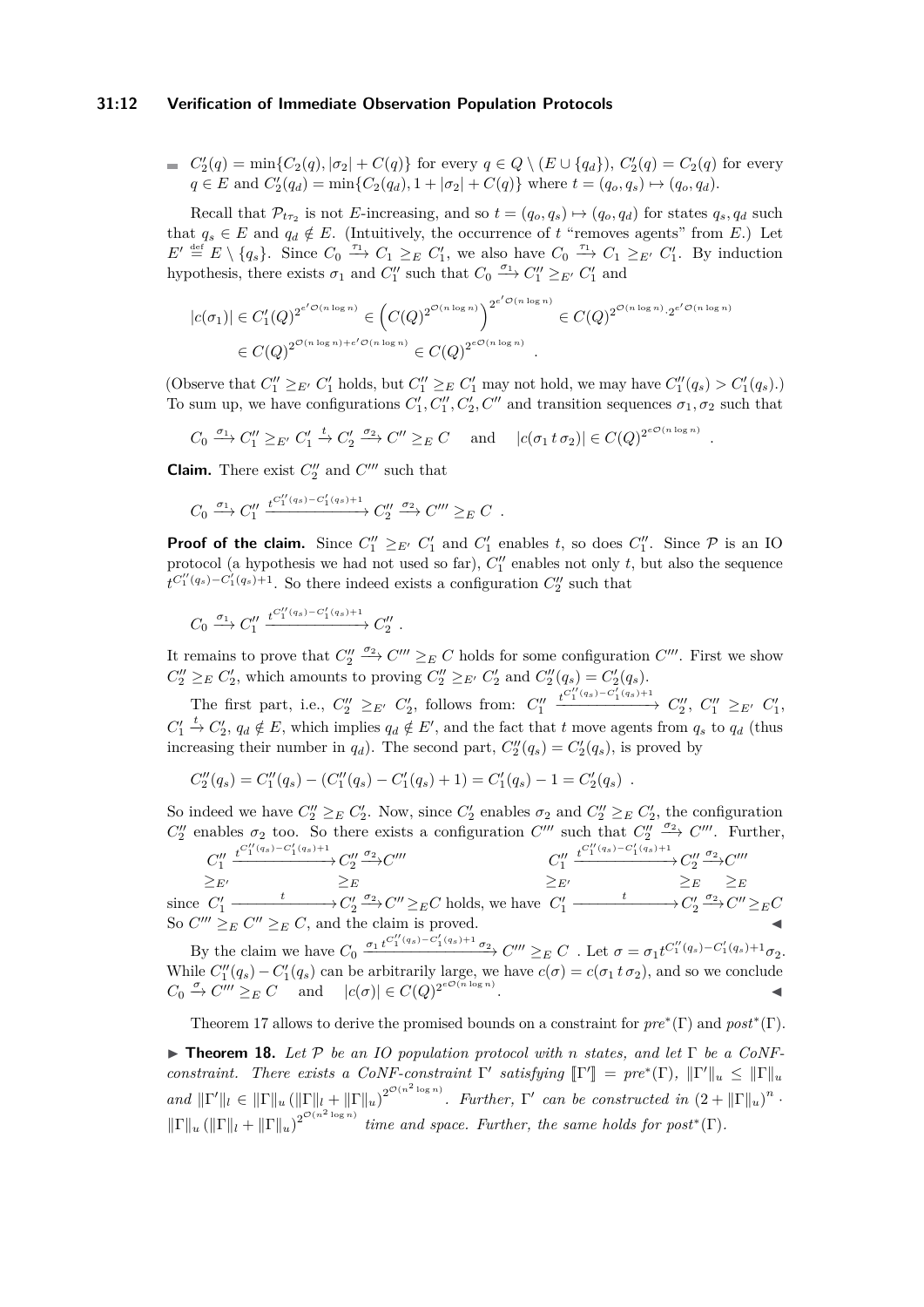**Proof.** The bound on  $\|\Gamma'\|_u$  follows from Lemma [9.](#page-7-1) The bound on  $\|\Gamma'\|_l$  is proved in a similar way to Proposition [13,](#page-8-2) but using Theorem [17](#page-10-0) instead of Theorem [12.](#page-8-1) Let  $(L, U)$ be a counting minterm in Γ. We define the set of states  $E_{(L,U)} = \{q_i \mid U(x_i) < \infty\}$  and  $\mathcal{C}_{(L,U)}^{\min} = \{ C \mid \forall q_i \in Q \setminus E_{(L,U)}, L(x_i) \leq C(q_i) \leq U(x_i) \text{ and } \forall q_i \in E_{(L,U)}, C(q_i) = L(x_i) \}$  the configurations of  $(L, U)$  minimal over  $Q \backslash E_{(L, U)}$ . Notice that a configuration is in  $(L, U)$  if and only if it covers a configuration in  $\mathcal{C}_{(L,U)}^{\min}$ . By applying Theorem [17](#page-10-0) to every  $C \in \mathcal{C}_{(L,U)}^{\min}$ and to  $E_{(L,U)}$ , we get  $pre^*(L, U) = \bigcup_{i=0}^K pre^i_a(L, U)$  for *K* the bound in Theorem [17](#page-10-0) but with  $\left(\sum_{q_i \in Q \setminus E} L(x_i) + \sum_{q_i \in E} U(x_i)\right)$  instead of  $C(Q)$ . Now since  $\Gamma$  is the union of such minterms  $(L, U)$ , and by definition of the *L* and *U*-norms,  $pre^*(\Gamma) = \bigcup_{i=0}^K pre^i_a(\Gamma)$  for  $K \in$  $(\|\Gamma\|_l + \|\Gamma\|_u)^{2^{\mathcal{O}(n^2 \log n)}}$ . By Definition [8,](#page-7-2) we have  $\|(L, U)_{t^*}\|_l \leq \|(L, U)\|_l + (\|(L, U)\|_u - 1)$ . Using  $\|\Gamma_{t^*}\|_u \le \|\Gamma\|_u$ , we reason by induction and get  $\|pre_a^i(\Gamma)\|_l \le \|\Gamma\|_l + i(\|\Gamma\|_u - 1)$  for all *i*, and the result on the *L*-norm follows.

The algorithm needs linear time and space in the number of minterms of  $\Gamma'$ . An upper bound on the number of minterms  $(L, U)$  is computed as follows. Since  $\|\Gamma'\|_{l} \in$  $\|\Gamma\|_u (\|\Gamma\|_l + \|\Gamma\|_u)^{2^{\mathcal{O}(n^2 \log n)}}$ , there are at most  $(1 + \|\Gamma'\|_l)^n \in \|\Gamma\|_u (\|\Gamma\|_l + \|\Gamma\|_u)^{2^{\mathcal{O}(n^2 \log n)}}$ possibilities for *L*, and since  $||\Gamma'||_u \le ||\Gamma||_u$  at most  $(2 + ||\Gamma||_u)^n$  possibilities for *U*.

The following result characterizes the size of counting constraints.

<span id="page-12-2"></span>▶ **Corollary 19.** *Let*  $\mathcal{P}$  *be an IO protocol with n states. Given*  $c \geq 2, d \geq 1$ *, let*  $\mathcal{G}(c, d)$  *be the class of CoNF-constraints*  $\Gamma$  *such that*  $\|\Gamma\|_{l}$ ,  $\|\Gamma\|_{u} \leq c^{2^{d \cdot (n^{2} \log n)}}$ . There exists a constant *k that does not depend on n or* P *such that :*

**1.** *for every*  $\Gamma_1, \Gamma_2 \in \mathcal{G}(c, d)$ *, there exists*  $\Gamma \in \mathcal{G}(c, d)$  *such that*  $\lbrack \Gamma \rbrack = \lbrack \Gamma_1 \rbrack \cup \lbrack \Gamma_2 \rbrack$ *.* 

**2.** *for every*  $\Gamma_1, \Gamma_2 \in \mathcal{G}(c,d)$ *, there exists*  $\Gamma \in \mathcal{G}(c,d+1)$  *such that*  $\llbracket \Gamma \rrbracket = \llbracket \Gamma_1 \rrbracket \cap \llbracket \Gamma_2 \rrbracket$ *.* 

**3.** *for every*  $\Gamma_1 \in \mathcal{G}(c, d)$ *, there exists*  $\Gamma \in \mathcal{G}(c, d+1)$  *such that*  $\llbracket \Gamma \rrbracket = \mathbb{N}^n \setminus \llbracket \Gamma_1 \rrbracket$ .

**4.** *for every*  $\Gamma_1 \in \mathcal{G}(c, d)$ *, there exists*  $\Gamma \in \mathcal{G}(c, d + k + 2)$  *such that*  $[\![\Gamma]\!] = pre^*([\![\Gamma_1]\!])$ .<br> **5.** *for every*  $\Gamma_2 \in \mathcal{C}(c, d)$ , there exists  $\Gamma \in \mathcal{C}(c, d + k + 2)$  and that  $[\![\Gamma]\!] = \text{post}^*([\![\Gamma_1]\!])$ .

**5.** *for every*  $\Gamma_1 \in \mathcal{G}(c,d)$ *, there exists*  $\Gamma \in \mathcal{G}(c,d+k+2)$  *such that*  $[\![\Gamma]\!] = \text{post}^*([\![\Gamma_1]\!])$ *.* 

The first three bounds follow from Prop [5.](#page-5-2) For the last two, the constant *k* is the one from the Landau symbol in Theorem [18.](#page-11-0)

## **5 An Algorithm for Deciding Well Specification**

We show that the well-specification and correctness problems can be solved in exponential space for IO protocols, improving on the result for general protocols stating that they are at least as hard as the reachability problem for Petri nets [\[9\]](#page-15-5). We first introduce some notions.

<span id="page-12-0"></span> $\triangleright$  **Definition 20.** Given a population protocol  $\mathcal{P}$ , a configuration *C* is a *stable b-consensus* if *C* is a *b*-consensus and so is *C*<sup> $\prime$ </sup> for every *C*<sup> $\prime$ </sup> reachable from *C*. Let  $\mathcal{C}_b$  and  $\mathcal{ST}_b$  denote the sets of *b*-consensus and stable *b*-consensus configurations of P. Observe that  $ST_b = pre*(\overline{\mathcal{C}_b})$ .

Next, we characterize the well-specified protocols starting with the following lemma.

<span id="page-12-1"></span> $\blacktriangleright$  **Lemma 21.** Let P be a population protocol, let  $C_0, C_1, C_2, \ldots$  be a fair execution of P, *and let S be a set of configurations. If S is reachable from C<sup>i</sup> for infinitely many indices*  $i \geq 0$ *, then*  $C_j \in S$  *for infinitely many indices*  $j \geq 0$ *.* 

**Proof.** Let *n* be the number of states of  $P$  and let *m* be the number of agents of  $C_0$ . Then there are at most  $K \stackrel{\text{def}}{=} (m+1)^n$  configurations reachable from  $C_0$ . So for infinitely many indices  $i \geq 0$  we have  $C_i \in \bigcup_{i \leq K} pre^i(S)$ . We proceed by induction on *K*. If  $K = 0$ , then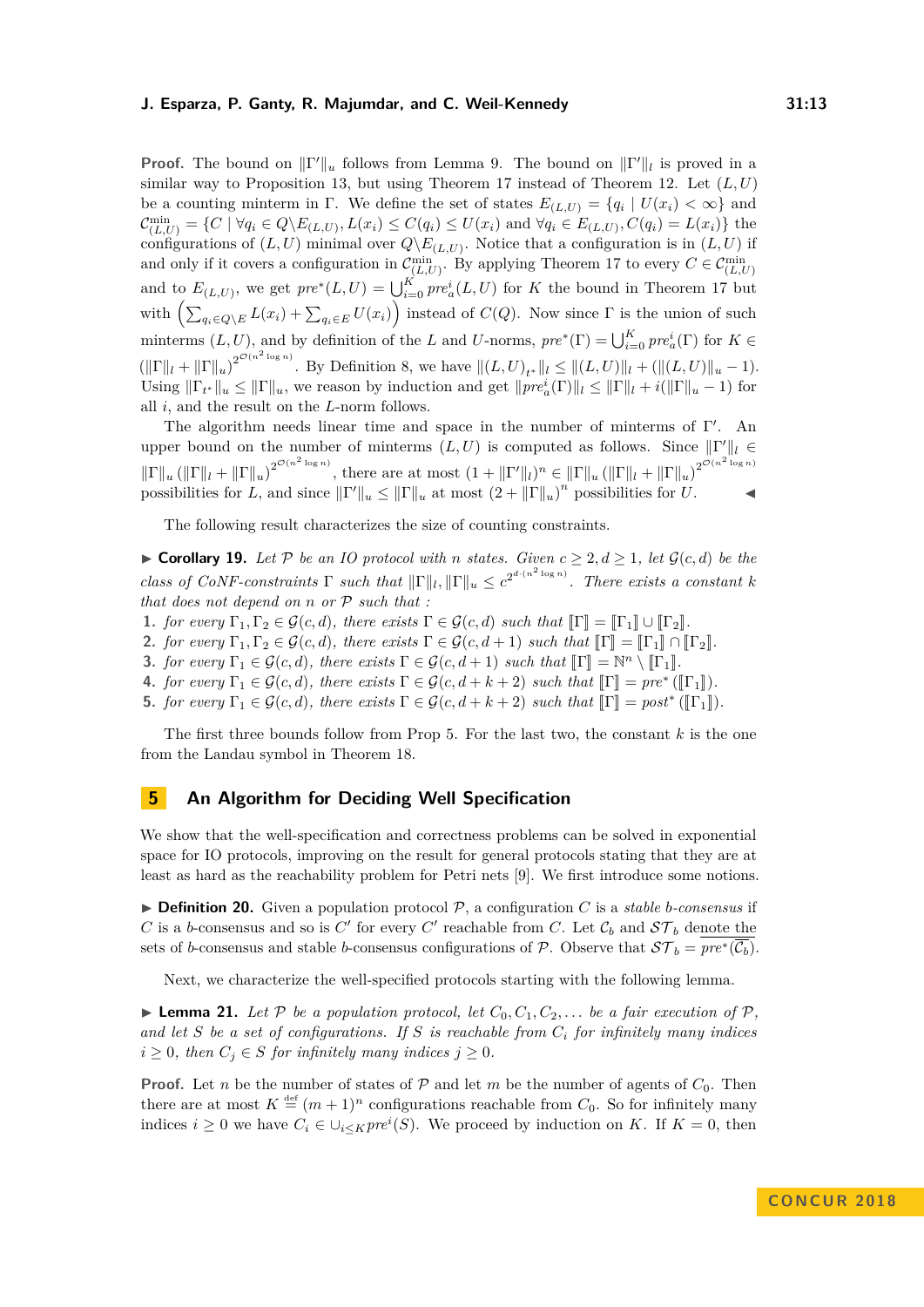$C_i \in S$  and we are done. If  $K > 0$ , then by fairness there exist infinitely many indices  $j \geq 0$ such that  $C_j \in \bigcup_{i \leq K-1} pre^i(S)$ , and we conclude by induction hypothesis.

<span id="page-13-0"></span> $\triangleright$  **Proposition 22.** *A population protocol*  $\mathcal{P}$  *is well-specified iff the following hold:* 1.  $post^*(\mathcal{I}) \subseteq pre^*(\mathcal{ST}_0 \cup \mathcal{ST}_1)$  *(or, equivalently, post*\* $(\mathcal{I}) \cap \overline{pre^*(\mathcal{ST}_0)} \cap \overline{pre^*(\mathcal{ST}_1)} = \emptyset$ ); 2.  $pre^*(\mathcal{ST}_0) \cap pre^*(\mathcal{ST}_1) \cap \mathcal{I} = \emptyset$ .

**Proof.** We start with  $ST_b$  which is defined (Definition [20\)](#page-12-0) as the set of configurations C such that  $C$  is a *b*-consensus and so is  $C'$  for every  $C'$  reachable from  $C$ .

By definition,  $\mathcal{P}$  is *well-specified* if for every input configuration  $C_0 \in \mathcal{I}$ , every fair execution of  $P$  starting at  $C_0$  stabilizes to the same value  $b \in \{0,1\}$ . Equivalently,  $P$  is *well-specified* if every input configuration  $C_0 \in \mathcal{I}$  satisfies the following two conditions:

**(a)** every fair execution starting at *C*<sup>0</sup> stabilizes to some value; and

**(b)** no two fair executions starting at *C*<sup>0</sup> stabilize to different values (i.e., to 0 and to 1 ). We claim that **(a)** is equivalent to:

for every  $C \in post^*(\mathcal{I})$  there exists  $C'$  such that  $C \stackrel{*}{\to} C'$  and  $C' \in \mathcal{ST}_0 \cup \mathcal{ST}_1$ . (A)

Assume (a) holds, and let  $C \in post^*(\mathcal{I})$ . Then  $C_0 \stackrel{*}{\to} C$  for some  $C_0 \in \mathcal{I}$ . Extend  $C_0$   $\stackrel{*}{\rightarrow} C$  to a fair execution. By (a), the execution stabilizes to some value *b*. So  $S\mathcal{T}_b$  is reachable from every configuration of the execution. By Lemma [21,](#page-12-1) the execution reaches a configuration  $C' \in \mathcal{ST}_b$ . For the other direction, assume **(A)** holds, and consider a fair execution starting at  $C_0 \in \mathcal{I}$ . By Lemma [21,](#page-12-1) the execution reaches a configuration of  $\mathcal{ST}_b$ for  $b \in \{0,1\}$ . By the definition of  $ST_b$ , all successor configurations also belong to  $ST_b$ , and so the execution stabilizes to *b*. Now we claim that **(b)** is equivalent to:

no configuration  $C \in post^*(\mathcal{I})$  can reach both  $ST_0$  and  $ST_1$ . **(B)** 

Assume (B) does not hold, i.e., there is  $C \in post^*(\mathcal{I})$  and configurations  $C_0 \in \mathcal{ST}_0$  and  $C_1 \in \mathcal{ST}_1$  such that  $C \stackrel{*}{\to} C_0$  and  $C \stackrel{*}{\to} C_1$ . These two executions can be extended to fair executions, and by the definition of  $ST_0$  and  $ST_1$  these executions stabilize to 0 and 1, respectively. So **(b)** does not hold.

Assume now that  $(b)$  does not hold. Then two fair executions starting at  $C_0$  stabilize to different values. So  $C_0$  can reach both  $ST_0$  and  $ST_1$ , and **(B)** does not hold.

So (a) and (b) are equivalent to (A) and (B). Since (A) is equivalent to  $post^*(\mathcal{I}) \subseteq$ *pre*<sup>∗</sup>( $S\mathcal{T}_0 \cup S\mathcal{T}_1$ ), and (B) is equivalent to  $pre^*(S\mathcal{T}_0) \cap pre^*(S\mathcal{T}_1) \cap \mathcal{I} = \emptyset$ , we are done.  $\blacktriangleleft$ 

<span id="page-13-1"></span>▶ **Theorem 23.** *The well specification problem for IO protocols is in* EXPSPACE *and is* PSPACE*-hard.*

**Proof.** Let P be an IO protocol with *n* states. Recall that  $ST_b$  is given by  $pre^*(\overline{\mathcal{C}_b})$  where  $\mathcal{C}_b$ , for  $b \in \{0,1\}$ , can be represented by the CoNF-constraint of single minterm defined by  $x_i = 0$  for all  $q_i \in O^{-1}(1 - b)$  and  $0 \le x_i \le \infty$  otherwise. By Corollary [19,](#page-12-2) there exists a constant *d*, independent of P, and a CoNF constraint  $\Gamma \in \mathcal{G}(2,d)$  such that  $\llbracket \Gamma \rrbracket$  is given by  $post^*(\mathcal{I}) \cap \overline{pre^*(\mathcal{ST}_0)} \cap \overline{pre^*(\mathcal{ST}_1)}.$ 

In order to falsify condition **1.** of Proposition [22](#page-13-0) it suffices to exhibit, following the previous reasoning, a "small" configuration *C*, such that  $C(Q) \leq c^{2^{d \cdot (n^2 \log n)}}$ , in the intersection. Note that *C* can be written in EXPSPACE. The EXPSPACE decision procedure follows the following steps: **1.** Guess a "small" configuration *C*. **2.** Check that *C* belongs to  $post^*(\mathcal{I})$ . **3.** Check that *C* belongs to  $\overline{pre^*(\mathcal{ST}_b)}$ , for  $b=0,1$ .

Algorithm for **2.**: Guess a at most double exponential sequence of minterms such that the first one is a minterm of  $I$ , and every pair of consecutive minterms is related by  $post^*[t]$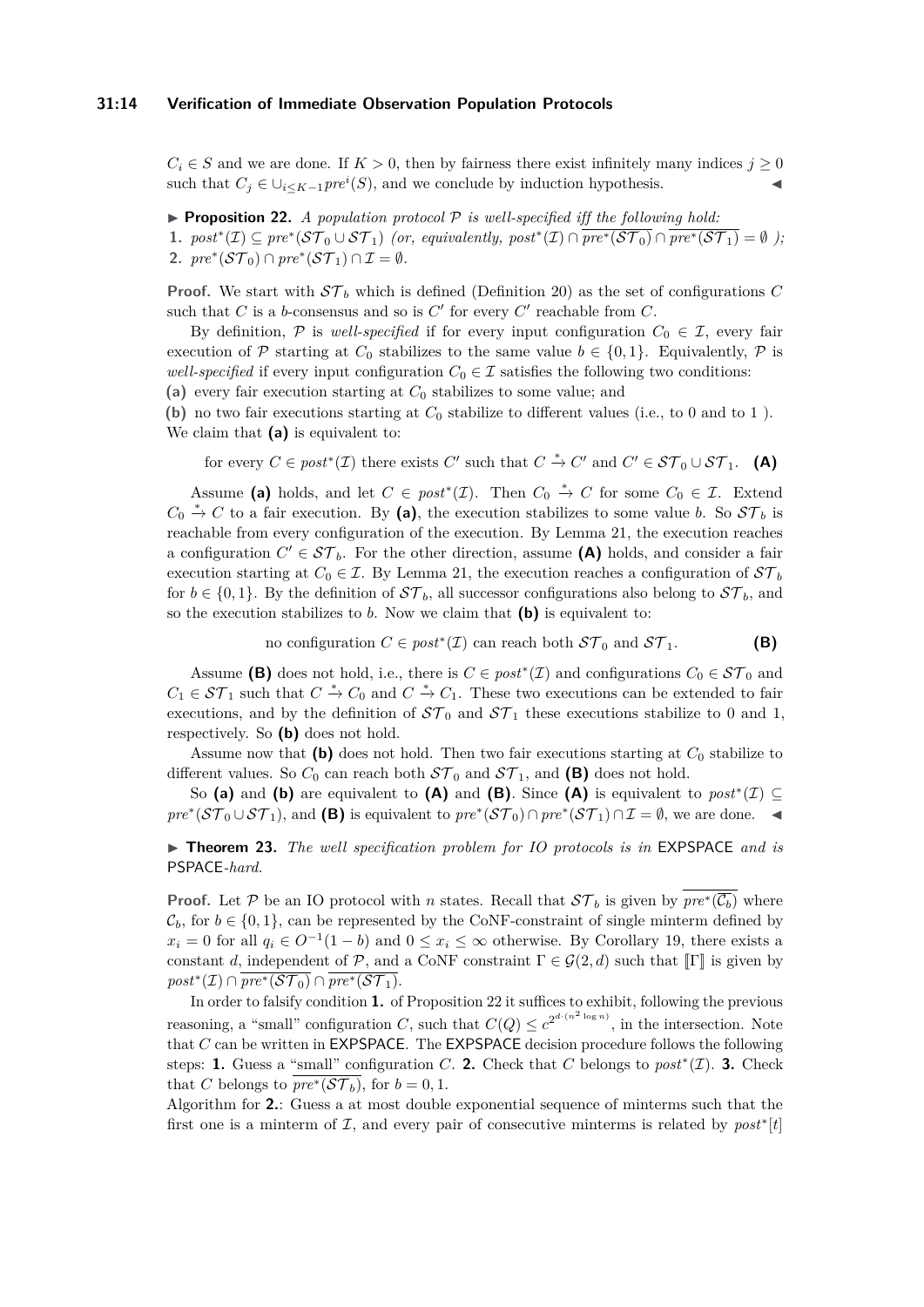(given by Definition [8\)](#page-7-2) for some *t*. Observe that we keep track of the last computed element and the number of steps performed so far in exponential space. Then, check that *C* belongs to the resulting minterm.

Algorithm for **3.**: It follows from  $EXPSPACE = coEXPSPACE$  that it is equivalent to check  $C \in pre^*(ST_b)$  is in EXPSPACE. Our algorithm is divided in two steps.

Step 1. Let *c, d* be such that  $S\mathcal{T}_b \in \mathcal{G}(c,d)$ . Guess a minterm *M* in  $\mathcal{G}(c,d)$  and proceed similarly to Algorithm for 2. to compute a minterm of  $pre^*(M)$  and then check that  $C$ belongs to the resulting minterm.

Step 2. Verify that *M* does indeed belong to  $ST_b$ . Formally, we rely on the following equivalences:  $\llbracket M \rrbracket \subseteq \mathcal{ST}_b$  iff  $\llbracket M \rrbracket \subseteq pre^*(\overline{\mathcal{C}_b})$  iff  $\llbracket M \rrbracket \cap pre^*(\overline{\mathcal{C}_b}) = \emptyset$ . Using EXPSPACE = coEXPSPACE we now show that  $\llbracket M \rrbracket \cap pre^*(\overline{\mathcal{C}_b}) \neq \emptyset$  belongs to EXPSPACE. We nondetermin-<br>intime like the set of writtens in  $\overline{\mathcal{C}}$  and as massimals surprised were a wintens in  $m^*(\overline{\mathcal{C}})$ istically choose a minterm in  $\overline{\mathcal{C}_b}$  and as previously explained guess a minterm in  $\text{pre}^*(\overline{\mathcal{C}_b})$ . Finally, we check whether it intersects with  $\llbracket M \rrbracket$ .

We use a similar reasoning for checking in EXPSPACE condition **2.** of Proposition [22.](#page-13-0)

The proof for PSPACE-hardness reduces from the acceptance problem for deterministic Turing machines running in linear space [\[13\]](#page-15-12). The proof follows the structure of analogous proofs for 1-safe Petri nets [\[11\]](#page-15-13) (and also [\[8\]](#page-15-14)) and will be provided in the full version. J

## **5.1 Consequences**

In this section we list some consequences of Theorem [18](#page-11-0) and Theorem [23.](#page-13-1)

In [\[4\]](#page-15-7), Angluin *et al.* showed that IO protocols can compute exactly the counting predicates, i.e., the predicates that can be expressed by counting constraints. This is also a consequence of the proof of Theorem [23.](#page-13-1) Moreover, our results allow us to go further, and provide a bound on the number of states required to compute a predicate.

 $\triangleright$  **Corollary 24.** *IO population protocols compute exactly the counting predicates, i.e., the predicates corresponding to counting constraints.*

**Proof.** Let P be a well-specified IO protocol. The sets  $\mathcal{I} \cap pre^*(\overline{pre^*(\mathcal{ST}_b)})$  for  $b \in \{0,1\}$ are the sets of initial configurations from which  $P$  stabilizes to  $b = 0, 1$ . Theorem [18](#page-11-0) shows that they are counting sets.

 $\triangleright$  **Corollary 25.** Let P be an IO protocol computing a counting predicate  $P(x_1, \ldots, x_k)$  of  $U$ *-norm*  $u$  and  $L$ *-norm*  $\ell$ *. Then there exists a constant*  $c$ *, independent* of  $P$ *, such that*  $P$  *has at least*  $g \log \log(\max\{u, \ell\})$  *states, where*  $g$  *denotes the inverse of the function*  $n \mapsto c \cdot (n^2 \log n)$ *.* 

**Proof.** The set  $\mathcal{I} \cap pre^*(\overline{pre^*(\mathcal{ST}_1)})$  describes the initial configurations that stabilize to 1, i.e., the initial configurations for which the predicate computed by the protocol is true. By Corollary [19](#page-12-2) (using a reasoning similar to that of Theorem [23\)](#page-13-1), if P has *n* states, then the *U*-norm and *L*-norm of  $\mathcal{I} \cap \overline{pre^*(\overline{pre^*(\mathcal{ST}_1)})}$  are bounded by the function  $f(n) = 2^{2^{\mathcal{O}(n^2 \log n)}}$ . Therefore, for a certain constant *c*,  $\log \log \max\{u, \ell\} \leq c \cdot (n^2 \log n)$  and the number of states of a protocol computing a predicate of *U*-norm *u* and *L*-norm  $\ell$  is at least  $q \log \log(\max\{u, \ell\})$ , where  $g(x)$  is the inverse function of  $x \mapsto c \cdot (x^2 \log x)$ .

Finally, we can show that the correctness problem for IO protocols is also in EXPSPACE.

 $\triangleright$  **Corollary 26.** Let P be an IO population protocol with *n* states and *k* input states, and *let*  $P(x_1, \ldots, x_k)$  *be a counting predicate, expressed as a CoNF-constraint. The correctness problem for* P *and P, i.e., the problem of deciding if* P *computes P, is in* EXPSPACE*.*